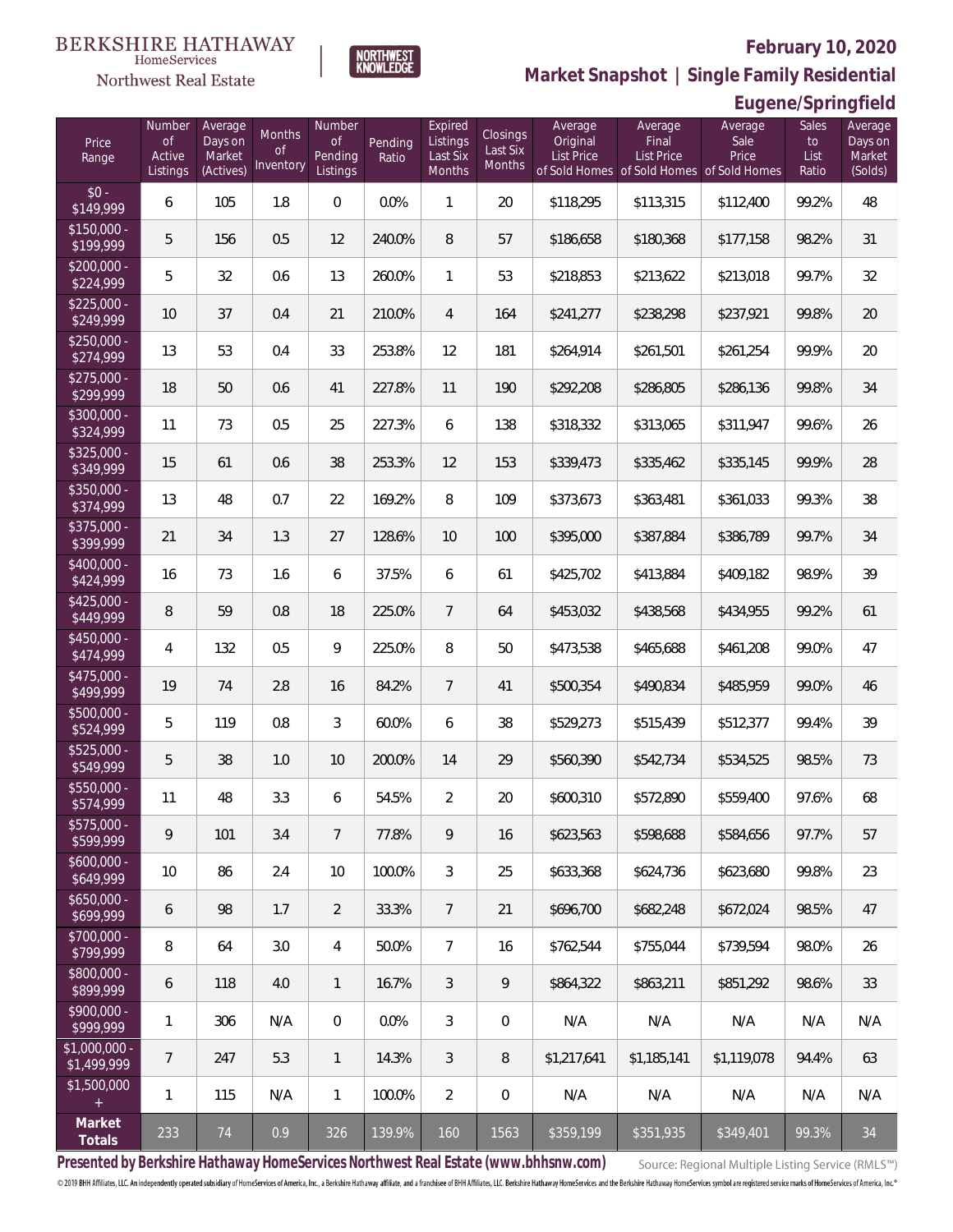

**NORTHWEST**<br>KNOWLEDGE

Northwest Real Estate

**Market Snapshot | Single Family Residential**

**Hayden Bridge**

| Price<br>Range               | Number<br><b>of</b><br>Active<br>Listings | Average<br>Days on<br>Market<br>(Actives) | Months<br>0f<br>Inventory | Number<br>Οf<br>Pending<br>Listings | Pending<br>Ratio | Expired<br>Listings<br>Last Six<br>Months | Closings<br>Last Six<br>Months | Average<br>Original<br>List Price | Average<br>Final<br><b>List Price</b><br>of Sold Homes of Sold Homes of Sold Homes | Average<br>Sale<br>Price | Sales<br>to<br>List<br>Ratio | Average<br>Days on<br>Market<br>(Solds) |
|------------------------------|-------------------------------------------|-------------------------------------------|---------------------------|-------------------------------------|------------------|-------------------------------------------|--------------------------------|-----------------------------------|------------------------------------------------------------------------------------|--------------------------|------------------------------|-----------------------------------------|
| $$0 -$<br>\$149,999          | 0                                         | N/A                                       | 0.0                       | $\overline{0}$                      | N/A              | $\overline{0}$                            | $\mathbf{1}$                   | \$145,000                         | \$145,000                                                                          | \$145,000                | 100.0%                       | $\overline{0}$                          |
| $$150,000 -$<br>\$199,999    | 0                                         | N/A                                       | N/A                       | $\overline{0}$                      | N/A              | $\mathbf{1}$                              | $\overline{0}$                 | N/A                               | N/A                                                                                | N/A                      | N/A                          | N/A                                     |
| $$200,000 -$<br>\$224,999    | 0                                         | N/A                                       | N/A                       | $\overline{0}$                      | N/A              | $\overline{0}$                            | $\overline{0}$                 | N/A                               | N/A                                                                                | N/A                      | N/A                          | N/A                                     |
| $$225,000 -$<br>\$249,999    | 1                                         | $\Omega$                                  | 6.0                       | $\overline{0}$                      | 0.0%             | $\overline{0}$                            | $\mathbf{1}$                   | \$249,000                         | \$249,000                                                                          | \$249,000                | 100.0%                       | $\mathfrak{Z}$                          |
| $$250,000 -$<br>\$274,999    | 0                                         | N/A                                       | 0.0                       | $\overline{0}$                      | N/A              | $\mathbf{1}$                              | 5                              | \$251,780                         | \$250,760                                                                          | \$256,900                | 102.4%                       | 11                                      |
| $$275,000 -$<br>\$299,999    | 0                                         | N/A                                       | 0.0                       | $\overline{2}$                      | N/A              | $\overline{0}$                            | 15                             | \$292,980                         | \$288,913                                                                          | \$289,560                | 100.2%                       | 14                                      |
| $$300,000 -$<br>\$324,999    | $\overline{2}$                            | 12                                        | 1.7                       | $\mathbf{1}$                        | 50.0%            | $\overline{0}$                            | $\overline{7}$                 | \$320,314                         | \$311,043                                                                          | \$308,379                | 99.1%                        | 37                                      |
| $$325,000 -$<br>\$349,999    | 0                                         | N/A                                       | 0.0                       | $\overline{0}$                      | N/A              | $\mathbf{1}$                              | 8                              | \$344,325                         | \$341,475                                                                          | \$340,113                | 99.6%                        | 21                                      |
| $$350,000 -$<br>\$374,999    | 0                                         | N/A                                       | 0.0                       | $\mathbf{1}$                        | N/A              | $\overline{0}$                            | 6                              | \$366,166                         | \$352,833                                                                          | \$364,999                | 103.4%                       | 72                                      |
| \$375,000 -<br>\$399,999     | $\mathbf{1}$                              | 182                                       | 6.0                       | $\mathbf{1}$                        | 100.0%           | $\overline{0}$                            | $\mathbf{1}$                   | \$369,900                         | \$369,900                                                                          | \$380,000                | 102.7%                       | 15                                      |
| $$400,000 -$<br>\$424,999    | 0                                         | N/A                                       | 0.0                       | $\mathbf{1}$                        | N/A              | $\overline{0}$                            | 3                              | \$406,333                         | \$406,333                                                                          | \$402,333                | 99.0%                        | $\mathfrak{Z}$                          |
| $$425,000 -$<br>\$449,999    | 0                                         | N/A                                       | 0.0                       | $\overline{0}$                      | N/A              | $\overline{0}$                            | $\overline{2}$                 | \$448,476                         | \$448,476                                                                          | \$448,476                | 100.0%                       | 86                                      |
| $$450,000 -$<br>\$474,999    | 0                                         | N/A                                       | 0.0                       | $\overline{0}$                      | N/A              | $\overline{0}$                            | $\mathbf{1}$                   | \$469,000                         | \$469,000                                                                          | \$460,000                | 98.1%                        | 22                                      |
| $$475,000 -$<br>\$499,999    | 0                                         | N/A                                       | 0.0                       | $\overline{0}$                      | N/A              | $\overline{0}$                            | $\mathfrak{Z}$                 | \$496,049                         | \$497,716                                                                          | \$486,216                | 97.7%                        | 56                                      |
| \$500,000 -<br>\$524,999     | $\mathbf{1}$                              | 27                                        | 6.0                       | $\overline{0}$                      | 0.0%             | $\overline{0}$                            | $\mathbf{1}$                   | \$509,000                         | \$509,000                                                                          | \$507,000                | 99.6%                        | $\mathfrak{Z}$                          |
| \$525,000 -<br>\$549,999     | 1                                         | 38                                        | N/A                       | $\mathbf{1}$                        | 100.0%           | $\mathbf{1}$                              | $\theta$                       | N/A                               | N/A                                                                                | N/A                      | N/A                          | N/A                                     |
| \$550,000 -<br>\$574,999     | 0                                         | N/A                                       | N/A                       | $\mathbf{0}$                        | N/A              | $\overline{0}$                            | $\mathbf 0$                    | N/A                               | N/A                                                                                | N/A                      | N/A                          | N/A                                     |
| \$575,000 -<br>\$599,999     | 0                                         | N/A                                       | N/A                       | $\mathbf{1}$                        | N/A              | $\mathbf{1}$                              | $\mathbf 0$                    | N/A                               | N/A                                                                                | N/A                      | N/A                          | N/A                                     |
| $$600,000 -$<br>\$649,999    | 0                                         | N/A                                       | 0.0                       | $\mathbf{1}$                        | N/A              | $\mathbf 0$                               | 1                              | \$629,900                         | \$619,000                                                                          | \$605,000                | 97.7%                        | 20                                      |
| $$650,000 -$<br>\$699,999    | 0                                         | N/A                                       | $0.0\,$                   | $\mathbf 0$                         | N/A              | $\sqrt{0}$                                | $\mathbf{1}$                   | \$675,000                         | \$675,000                                                                          | \$670,000                | 99.3%                        | 8                                       |
| \$700,000 -<br>\$799,999     | 0                                         | N/A                                       | N/A                       | $\mathbf 0$                         | N/A              | $\mathbf 0$                               | $\boldsymbol{0}$               | N/A                               | N/A                                                                                | N/A                      | N/A                          | N/A                                     |
| \$800,000 -<br>\$899,999     | 0                                         | N/A                                       | N/A                       | $\mathbf 0$                         | N/A              | $\sqrt{0}$                                | $\mathbf 0$                    | N/A                               | N/A                                                                                | N/A                      | N/A                          | N/A                                     |
| $$900,000 -$<br>\$999,999    | 0                                         | N/A                                       | N/A                       | $\overline{0}$                      | N/A              | $\mathbf 0$                               | $\mathbf 0$                    | N/A                               | N/A                                                                                | N/A                      | N/A                          | N/A                                     |
| \$1,000,000 -<br>\$1,499,999 | 0                                         | N/A                                       | N/A                       | $\mathbf 0$                         | N/A              | $\sqrt{0}$                                | $\mathbf 0$                    | N/A                               | N/A                                                                                | N/A                      | N/A                          | N/A                                     |
| \$1,500,000<br>$\pm$         | 0                                         | N/A                                       | N/A                       | $\overline{0}$                      | N/A              | $\mathbf{1}$                              | 0                              | N/A                               | N/A                                                                                | N/A                      | N/A                          | N/A                                     |
| Market<br>Totals             | $\boldsymbol{6}$                          | 45                                        | 0.6                       | 9                                   | 150.0%           | $\mathfrak{b}$                            | 56                             | \$348,184                         | \$343,903                                                                          | \$344,215                | 100.1%                       | 28                                      |

**Presented by Berkshire Hathaway HomeServices Northwest Real Estate (www.bhhsnw.com)**

Source: Regional Multiple Listing Service (RMLS™)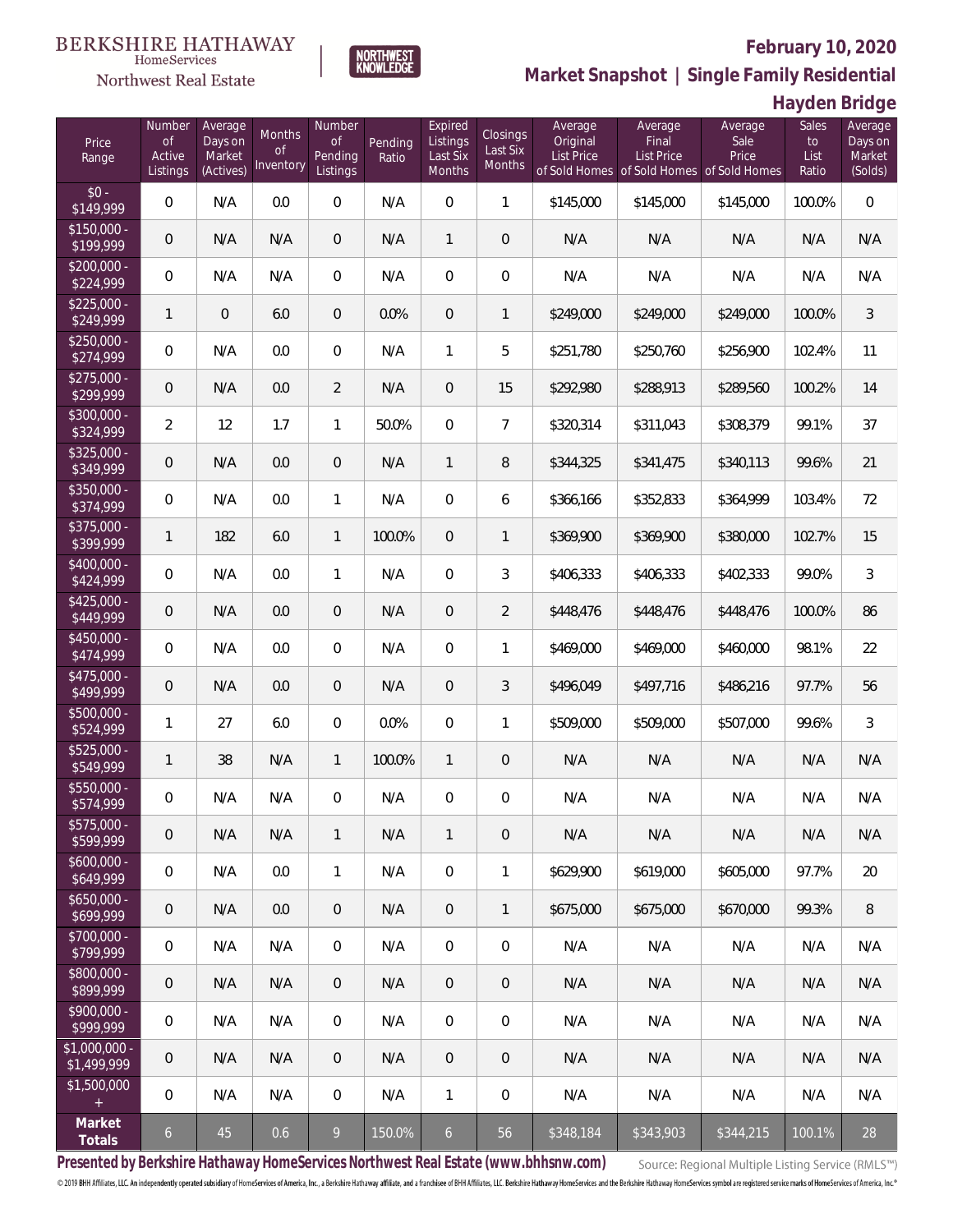



# **February 10, 2020**

**Market Snapshot | Single Family Residential**

**Thurston**

| Price<br>Range                | Number<br><b>of</b><br>Active<br>Listings | Average<br>Days on<br>Market<br>(Actives) | <b>Months</b><br>Οf<br>Inventory | Number<br><b>of</b><br>Pending<br>Listings | Pending<br>Ratio | Expired<br>Listings<br>Last Six<br><b>Months</b> | <b>Closings</b><br>Last Six<br>Months | Average<br>Original<br><b>List Price</b> | Average<br>Final<br>List Price<br>of Sold Homes of Sold Homes of Sold Homes | Average<br>Sale<br>Price | Sales<br>to<br>List<br>Ratio | Average<br>Days on<br>Market<br>(Solds) |
|-------------------------------|-------------------------------------------|-------------------------------------------|----------------------------------|--------------------------------------------|------------------|--------------------------------------------------|---------------------------------------|------------------------------------------|-----------------------------------------------------------------------------|--------------------------|------------------------------|-----------------------------------------|
| $$0 -$<br>\$149,999           | 1                                         | 70                                        | 3.0                              | $\Omega$                                   | 0.0%             | $\Omega$                                         | $\overline{2}$                        | \$134,500                                | \$134,500                                                                   | \$144,500                | 107.4%                       | 32                                      |
| $$150,000 -$<br>\$199,999     | 1                                         | 511                                       | 0.5                              | $\mathbf{1}$                               | 100.0%           | $\overline{0}$                                   | 11                                    | \$190,164                                | \$179,527                                                                   | \$175,855                | 98.0%                        | 60                                      |
| $$200,000 -$<br>\$224,999     | 1                                         | 33                                        | 0.9                              | $\mathbf{1}$                               | 100.0%           | $\overline{0}$                                   | $\overline{7}$                        | \$212,143                                | \$213,071                                                                   | \$210,214                | 98.7%                        | 15                                      |
| $$225,000 -$<br>\$249,999     | 1                                         | 4                                         | 0.4                              | 3                                          | 300.0%           | $\overline{0}$                                   | 15                                    | \$249,335                                | \$242,727                                                                   | \$240.486                | 99.1%                        | 21                                      |
| $$250,000 -$<br>\$274,999     | 4                                         | 86                                        | 0.9                              | $\overline{7}$                             | 175.0%           | $\overline{2}$                                   | 27                                    | \$264,263                                | \$262,285                                                                   | \$260,963                | 99.5%                        | 15                                      |
| $$275,000 -$<br>\$299,999     | $\overline{2}$                            | 8                                         | 0.6                              | 5                                          | 250.0%           | $\mathbf{1}$                                     | 19                                    | \$293,737                                | \$283,858                                                                   | \$285,111                | 100.4%                       | 28                                      |
| $$300,000 -$<br>\$324,999     | $\overline{0}$                            | N/A                                       | 0.0                              | $\overline{2}$                             | N/A              | $\mathbf{1}$                                     | 17                                    | \$317,506                                | \$315,212                                                                   | \$313,782                | 99.5%                        | 27                                      |
| $$325,000 -$<br>\$349,999     | $\overline{4}$                            | 55                                        | 1.4                              | $\overline{1}$                             | 25.0%            | $\overline{2}$                                   | 17                                    | \$345,965                                | \$336,418                                                                   | \$333,459                | 99.1%                        | 48                                      |
| \$350,000 -<br>\$374,999      | $\overline{4}$                            | 91                                        | 4.0                              | $\overline{0}$                             | 0.0%             | $\overline{0}$                                   | 6                                     | \$354,933                                | \$351,600                                                                   | \$354,250                | 100.8%                       | 14                                      |
| $$375,000 -$<br>\$399,999     | 3                                         | 35                                        | 3.6                              | $\overline{2}$                             | 66.7%            | $\overline{2}$                                   | 5                                     | \$383,360                                | \$383,360                                                                   | \$385,200                | 100.5%                       | 18                                      |
| $$400,000 -$<br>\$424,999     | $\overline{2}$                            | 54                                        | 2.0                              | $\overline{0}$                             | 0.0%             | $\mathbf{1}$                                     | 6                                     | \$412,167                                | \$405,333                                                                   | \$403,750                | 99.6%                        | 40                                      |
| $$425,000 -$<br>\$449,999     | 1                                         | 37                                        | 1.5                              | $\mathbf{1}$                               | 100.0%           | $\overline{0}$                                   | $\overline{4}$                        | \$452,000                                | \$439,100                                                                   | \$436,375                | 99.4%                        | 66                                      |
| \$450,000 -<br>\$474,999      | 0                                         | N/A                                       | 0.0                              | $\mathbf{1}$                               | N/A              | $\mathbf{1}$                                     | $\overline{2}$                        | \$515,000                                | \$483,950                                                                   | \$458,250                | 94.7%                        | 94                                      |
| $$475,000 -$<br>\$499,999     | $\mathbf 0$                               | N/A                                       | 0.0                              | $\overline{0}$                             | N/A              | $\overline{0}$                                   | 3                                     | \$483,300                                | \$483,300                                                                   | \$484,967                | 100.3%                       | 8                                       |
| $$500,000 -$<br>\$524,999     | 0                                         | N/A                                       | 0.0                              | $\overline{0}$                             | N/A              | $\overline{0}$                                   | $\sqrt{2}$                            | \$532,400                                | \$519,450                                                                   | \$511,000                | 98.4%                        | 89                                      |
| $$525,000 -$<br>\$549,999     | $\theta$                                  | N/A                                       | 0.0                              | $\overline{0}$                             | N/A              | $\overline{0}$                                   | 5                                     | \$539,980                                | \$535,980                                                                   | \$535,000                | 99.8%                        | 82                                      |
| \$550,000 -<br>\$574,999      | 0                                         | N/A                                       | $0.0\,$                          | $\mathbf{1}$                               | N/A              | 0                                                | 1                                     | \$575,000                                | \$565,000                                                                   | \$558,000                | 98.8%                        | 19                                      |
| $$575,000 -$<br>\$599,999     | $\overline{2}$                            | 51                                        | 12.0                             | $\overline{0}$                             | 0.0%             | $\mathbf{1}$                                     | $\mathbf{1}$                          | \$575,000                                | \$575,000                                                                   | \$575,000                | 100.0%                       | $\overline{2}$                          |
| $$600,000 -$<br>\$649,999     | $\boldsymbol{0}$                          | N/A                                       | 0.0                              | $\mathbf 0$                                | N/A              | $\mathbf 0$                                      | $\overline{2}$                        | \$627,450                                | \$627,450                                                                   | \$622,450                | 99.2%                        | $\overline{2}$                          |
| $$650,000 -$<br>\$699,999     | 1                                         | 299                                       | 6.0                              | $\overline{1}$                             | 100.0%           | $\mathbf{1}$                                     | $\mathbf{1}$                          | \$699,000                                | \$699,000                                                                   | \$675,000                | 96.6%                        | 44                                      |
| \$700,000 -<br>\$799,999      | $\overline{0}$                            | N/A                                       | 0.0                              | $\overline{0}$                             | N/A              | $\overline{0}$                                   | $\mathbf{1}$                          | \$825,000                                | \$775,000                                                                   | \$749.999                | 96.8%                        | 97                                      |
| $$800,000 -$<br>\$899,999     | 1                                         | 150                                       | N/A                              | $\overline{0}$                             | 0.0%             | $\overline{0}$                                   | $\sqrt{2}$                            | N/A                                      | N/A                                                                         | N/A                      | N/A                          | N/A                                     |
| $$900,000 -$<br>\$999,999     | $\overline{0}$                            | N/A                                       | N/A                              | $\mathbf 0$                                | N/A              | $\mathbf{1}$                                     | $\mathbf{0}$                          | N/A                                      | N/A                                                                         | N/A                      | N/A                          | N/A                                     |
| $$1,000,000 -$<br>\$1,499,999 | 1                                         | 584                                       | N/A                              | $\overline{1}$                             | 100.0%           | $\overline{0}$                                   | $\theta$                              | N/A                                      | N/A                                                                         | N/A                      | N/A                          | N/A                                     |
| \$1,500,000<br>$+$            | $\overline{0}$                            | N/A                                       | N/A                              | $\mathbf 0$                                | N/A              | $\mathbf{0}$                                     | $\mathbf 0$                           | N/A                                      | N/A                                                                         | N/A                      | N/A                          | N/A                                     |
| Market<br>Totals              | 29                                        | 101                                       | 1.1                              | 27                                         | 93.1%            | 13                                               | 154                                   | \$325,207                                | \$319,151                                                                   | \$317,267                | 99.4%                        | 32                                      |

**Presented by Berkshire Hathaway HomeServices Northwest Real Estate (www.bhhsnw.com)**

Source: Regional Multiple Listing Service (RMLS™)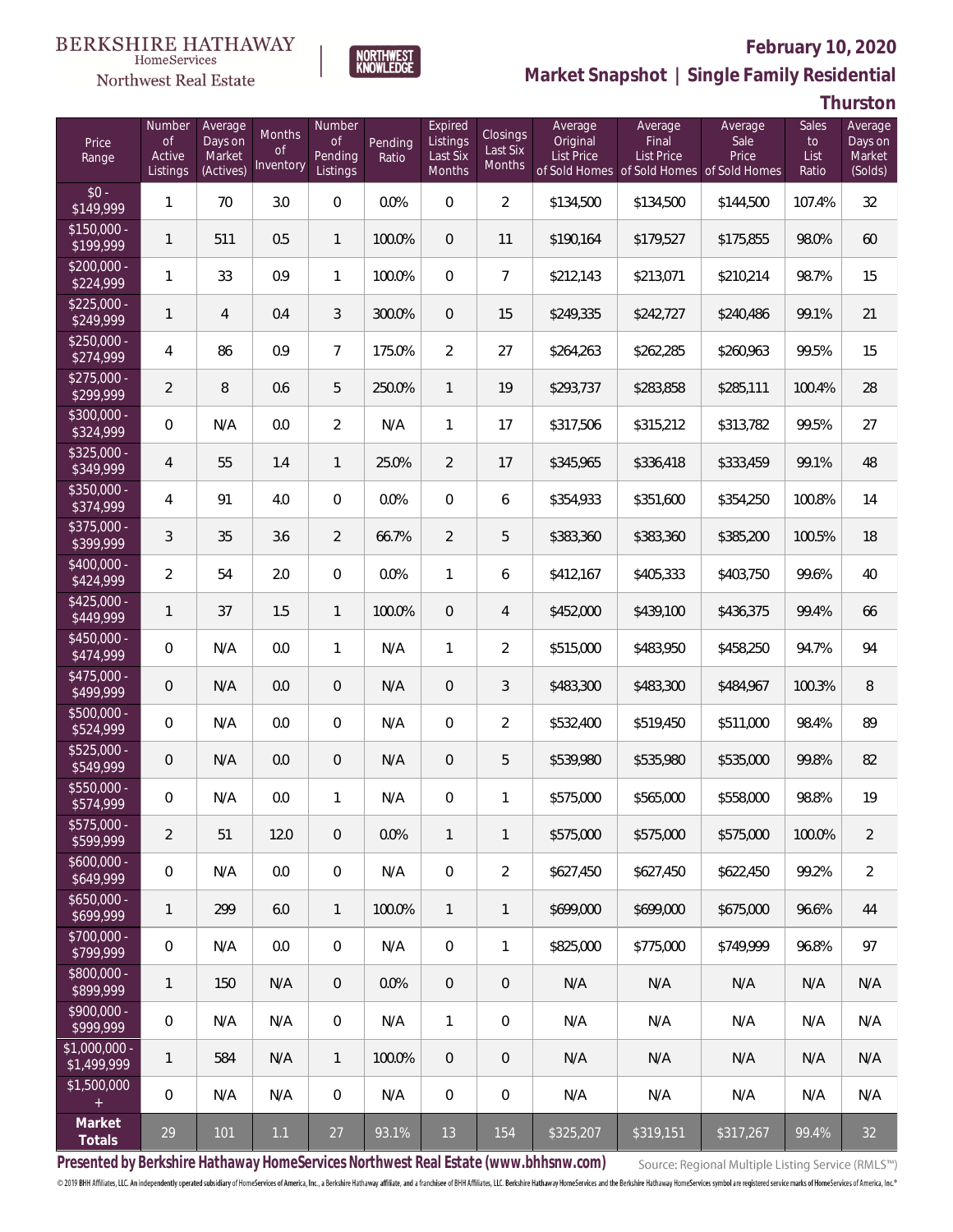

**NORTHWEST**<br>KNOWLEDGE

Northwest Real Estate

**Market Snapshot | Single Family Residential**

## **North Gilham**

| Price<br>Range               | Number<br><b>of</b><br>Active<br>Listings | Average<br>Days on<br>Market<br>(Actives) | Months<br>0f<br>Inventory | Number<br>Οf<br>Pending<br>Listings | Pending<br>Ratio | Expired<br>Listings<br>Last Six<br>Months | <b>Closings</b><br>Last Six<br>Months | Average<br>Original<br><b>List Price</b> | Average<br>Final<br><b>List Price</b><br>of Sold Homes of Sold Homes of Sold Homes | Average<br>Sale<br>Price | Sales<br>to<br>List<br>Ratio | Average<br>Days on<br>Market<br>(Solds) |
|------------------------------|-------------------------------------------|-------------------------------------------|---------------------------|-------------------------------------|------------------|-------------------------------------------|---------------------------------------|------------------------------------------|------------------------------------------------------------------------------------|--------------------------|------------------------------|-----------------------------------------|
| $$0 -$<br>\$149,999          | 1                                         | 10                                        | 6.0                       | $\overline{0}$                      | 0.0%             | $\Omega$                                  | $\mathbf{1}$                          | \$88,500                                 | \$88,500                                                                           | \$95,100                 | 107.5%                       | 4                                       |
| $$150,000 -$<br>\$199,999    | 0                                         | N/A                                       | 0.0                       | $\overline{0}$                      | N/A              | $\overline{0}$                            | $\mathbf{1}$                          | \$199,900                                | \$194,900                                                                          | \$180,000                | 92.4%                        | 29                                      |
| $$200,000 -$<br>\$224,999    | 0                                         | N/A                                       | N/A                       | $\overline{0}$                      | N/A              | $\overline{0}$                            | $\overline{0}$                        | N/A                                      | N/A                                                                                | N/A                      | N/A                          | N/A                                     |
| $$225,000 -$<br>\$249,999    | 0                                         | N/A                                       | 0.0                       | $\overline{0}$                      | N/A              | $\overline{0}$                            | 3                                     | \$242,333                                | \$242,333                                                                          | \$240,733                | 99.3%                        | 16                                      |
| $$250,000 -$<br>\$274,999    | 0                                         | N/A                                       | 0.0                       | $\overline{2}$                      | N/A              | $\overline{0}$                            | $\overline{2}$                        | \$312,500                                | \$276,250                                                                          | \$258,375                | 93.5%                        | 24                                      |
| $$275,000 -$<br>\$299,999    | 0                                         | N/A                                       | 0.0                       | 3                                   | N/A              | $\overline{0}$                            | 6                                     | \$282,967                                | \$279,217                                                                          | \$281,000                | 100.6%                       | 64                                      |
| $$300,000 -$<br>\$324,999    | $\mathbf{1}$                              | 235                                       | 2.0                       | $\overline{2}$                      | 200.0%           | $\Omega$                                  | 3                                     | \$328,333                                | \$319,667                                                                          | \$313,833                | 98.2%                        | 65                                      |
| $$325,000 -$<br>\$349,999    | 1                                         | 18                                        | 1.5                       | $\mathbf{1}$                        | 100.0%           | $\overline{0}$                            | 4                                     | \$330,450                                | \$330,450                                                                          | \$332,788                | 100.7%                       | 13                                      |
| $$350,000 -$<br>\$374,999    | 0                                         | N/A                                       | 0.0                       | 3                                   | N/A              | $\overline{0}$                            | 4                                     | \$380,700                                | \$364,225                                                                          | \$361,750                | 99.3%                        | 25                                      |
| $$375,000 -$<br>\$399,999    | 3                                         | 40                                        | 3.0                       | $\overline{0}$                      | 0.0%             | $\overline{0}$                            | 6                                     | \$383,415                                | \$380,982                                                                          | \$383,750                | 100.7%                       | 108                                     |
| $$400,000 -$<br>\$424,999    | $\mathbf{1}$                              | 67                                        | N/A                       | $\overline{0}$                      | 0.0%             | $\overline{0}$                            | $\overline{0}$                        | N/A                                      | N/A                                                                                | N/A                      | N/A                          | N/A                                     |
| $$425,000 -$<br>\$449,999    | 1                                         | 40                                        | 3.0                       | $\overline{2}$                      | 200.0%           | $\mathbf{1}$                              | $\overline{2}$                        | \$469,000                                | \$432,500                                                                          | \$427,500                | 98.8%                        | 190                                     |
| $$450,000 -$<br>\$474,999    | 0                                         | N/A                                       | 0.0                       | $\mathbf{1}$                        | N/A              | 3                                         | 12                                    | \$465,492                                | \$462,658                                                                          | \$460,017                | 99.4%                        | 52                                      |
| $$475,000 -$<br>\$499,999    | 6                                         | 28                                        | 5.1                       | 3                                   | 50.0%            | $\overline{2}$                            | $7\overline{ }$                       | \$496,957                                | \$483,686                                                                          | \$484,368                | 100.1%                       | 103                                     |
| \$500,000 -<br>\$524,999     | $\overline{2}$                            | 248                                       | 1.3                       | $\overline{0}$                      | 0.0%             | $\overline{0}$                            | 9                                     | \$520,711                                | \$517,933                                                                          | \$513,022                | 99.1%                        | 28                                      |
| $$525,000 -$<br>\$549,999    | $\mathbf{1}$                              | 5                                         | 0.6                       | $\mathbf{1}$                        | 100.0%           | $\overline{0}$                            | 10                                    | \$557,870                                | \$544,760                                                                          | \$536,780                | 98.5%                        | 50                                      |
| \$550,000 -<br>\$574,999     | $\mathbf{1}$                              | 80                                        | 6.0                       | 0                                   | 0.0%             | $\overline{0}$                            | 1                                     | \$599,000                                | \$585,000                                                                          | \$570,000                | 97.4%                        | 11                                      |
| $$575,000 -$<br>\$599,999    | 0                                         | N/A                                       | 0.0                       | $\mathbf{1}$                        | N/A              | $\mathbf{1}$                              | $\mathbf{1}$                          | \$585,000                                | \$585,000                                                                          | \$580,000                | 99.1%                        | 7                                       |
| $$600,000 -$<br>\$649,999    | 4                                         | 50                                        | 8.0                       | $\mathfrak{Z}$                      | 75.0%            | $\mathbf{1}$                              | 3                                     | \$626,933                                | \$626,933                                                                          | \$629,133                | 100.4%                       | 10                                      |
| $$650,000 -$<br>\$699,999    | 0                                         | N/A                                       | 0.0                       | $\mathbf{1}$                        | N/A              | $\overline{0}$                            | $\overline{4}$                        | \$676,225                                | \$669,975                                                                          | \$659,500                | 98.4%                        | 23                                      |
| \$700,000 -<br>\$799,999     | $\mathbf{1}$                              | 29                                        | 3.0                       | $\mathbf 0$                         | 0.0%             | $\mathbf{1}$                              | $\overline{2}$                        | \$784,900                                | \$749,900                                                                          | \$741,750                | 98.9%                        | 68                                      |
| \$800,000 -<br>\$899,999     | 0                                         | N/A                                       | 0.0                       | $\mathbf{1}$                        | N/A              | $\overline{2}$                            | $\overline{2}$                        | \$837,500                                | \$837,500                                                                          | \$832,500                | 99.4%                        | $\overline{2}$                          |
| \$900,000 -<br>\$999,999     | 0                                         | N/A                                       | N/A                       | $\mathbf 0$                         | N/A              | $\mathbf 0$                               | $\mathbf 0$                           | N/A                                      | N/A                                                                                | N/A                      | N/A                          | N/A                                     |
| \$1,000,000 -<br>\$1,499,999 | 0                                         | N/A                                       | N/A                       | $\overline{0}$                      | N/A              | $\sqrt{0}$                                | $\overline{0}$                        | N/A                                      | N/A                                                                                | N/A                      | N/A                          | N/A                                     |
| \$1,500,000<br>$\pm$         | 0                                         | N/A                                       | N/A                       | $\mathbf 0$                         | N/A              | $\mathbf 0$                               | $\mathbf 0$                           | N/A                                      | N/A                                                                                | N/A                      | N/A                          | N/A                                     |
| Market<br>Totals             | 23                                        | 64                                        | $1.7\,$                   | 24                                  | 104.3%           | 11                                        | 83                                    | \$466,873                                | \$458,783                                                                          | \$455,384                | 99.3%                        | 51                                      |

**Presented by Berkshire Hathaway HomeServices Northwest Real Estate (www.bhhsnw.com)**

Source: Regional Multiple Listing Service (RMLS™)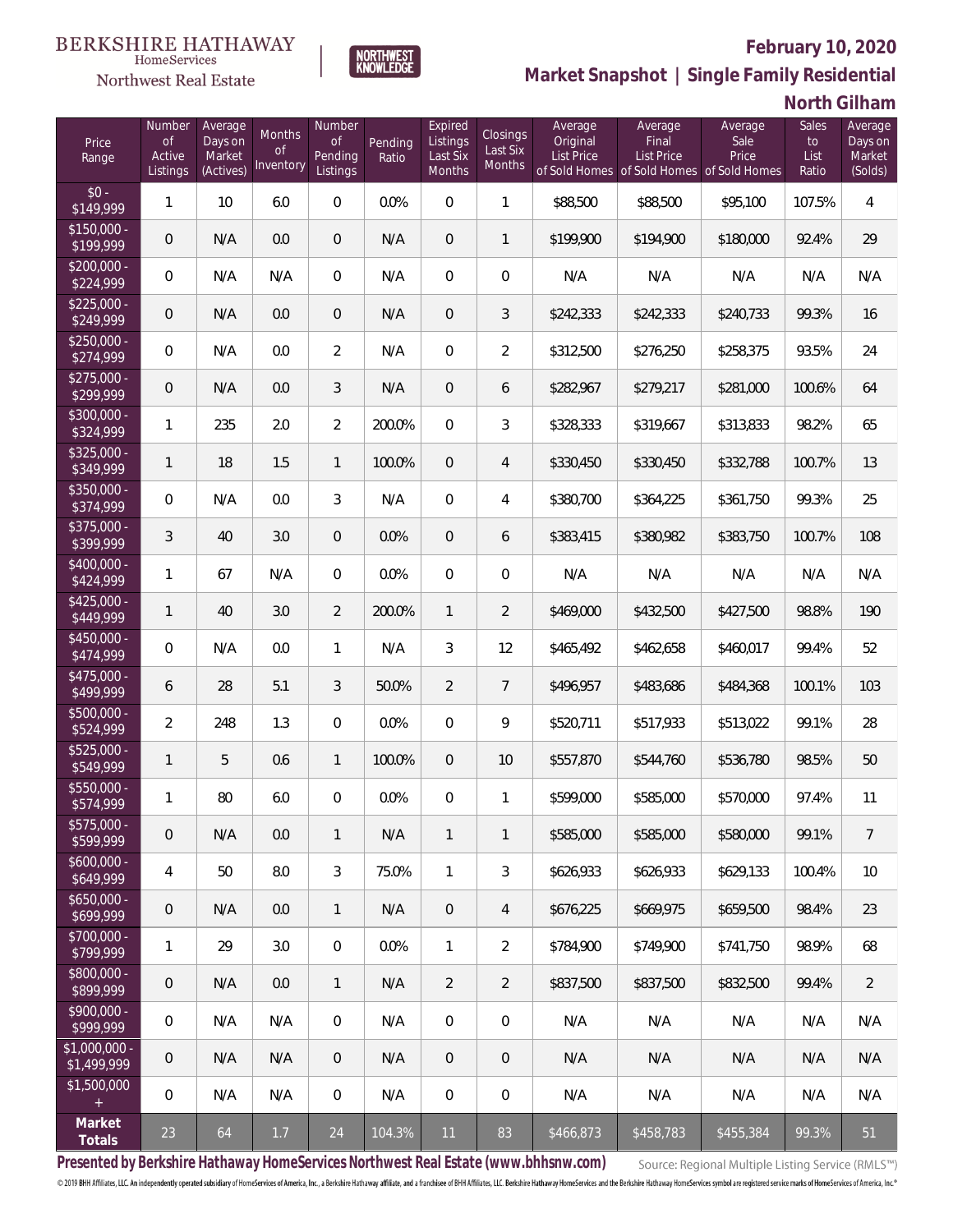**Ferry Street Bridge**



**Market Snapshot | Single Family Residential**

### **BERKSHIRE HATHAWAY** HomeServices Northwest Real Estate

| Price<br>Range                | Number<br>$\mathsf{of}$<br>Active<br>Listings | Average<br>Days on<br>Market<br>(Actives) | Months<br><b>of</b><br>Inventory | Number<br><b>of</b><br>Pending<br>Listings | Pending<br>Ratio | Expired<br>Listings<br>Last Six<br>Months | <b>Closings</b><br>Last Six<br>Months | Average<br>Original<br><b>List Price</b> | Average<br>Final<br>List Price<br>of Sold Homes of Sold Homes of Sold Homes | Average<br>Sale<br>Price | Sales<br>to<br>List<br>Ratio | Average<br>Days on<br>Market<br>(Solds) |
|-------------------------------|-----------------------------------------------|-------------------------------------------|----------------------------------|--------------------------------------------|------------------|-------------------------------------------|---------------------------------------|------------------------------------------|-----------------------------------------------------------------------------|--------------------------|------------------------------|-----------------------------------------|
| $$0 -$<br>$\sqrt{$149,999}$   | $\mathbf 0$                                   | N/A                                       | N/A                              | $\overline{0}$                             | N/A              | $\overline{0}$                            | 0                                     | N/A                                      | N/A                                                                         | N/A                      | N/A                          | N/A                                     |
| $$150,000 -$<br>\$199,999     | 0                                             | N/A                                       | 0.0                              | $\overline{0}$                             | N/A              | $\overline{0}$                            | $\mathbf{1}$                          | \$149,900                                | \$149,900                                                                   | \$161,100                | 107.5%                       | 14                                      |
| $$200,000 -$<br>\$224,999     | 0                                             | N/A                                       | N/A                              | $\overline{0}$                             | N/A              | $\overline{0}$                            | 0                                     | N/A                                      | N/A                                                                         | N/A                      | N/A                          | N/A                                     |
| $$225,000 -$<br>\$249,999     | 1                                             | 115                                       | N/A                              | $\overline{0}$                             | 0.0%             | $\overline{0}$                            | $\mathbf 0$                           | N/A                                      | N/A                                                                         | N/A                      | N/A                          | N/A                                     |
| $$250,000 -$<br>\$274,999     | 1                                             | 10                                        | 0.6                              | $\overline{0}$                             | 0.0%             | $\overline{2}$                            | 10                                    | \$277,860                                | \$273,195                                                                   | \$261,620                | 95.8%                        | 26                                      |
| $$275,000 -$<br>\$299,999     | 0                                             | N/A                                       | 0.0                              | 6                                          | N/A              | $\mathbf{1}$                              | 8                                     | \$300,600                                | \$294,600                                                                   | \$287,125                | 97.5%                        | 92                                      |
| $$300,000 -$<br>\$324,999     | 0                                             | N/A                                       | 0.0                              | 4                                          | N/A              | $\overline{0}$                            | 12                                    | \$330,325                                | \$324,483                                                                   | \$313,208                | 96.5%                        | 33                                      |
| $$325,000 -$<br>\$349,999     | 1                                             | 112                                       | 0.3                              | $\overline{4}$                             | 400.0%           | $\mathbf{0}$                              | 20                                    | \$334,685                                | \$332,678                                                                   | \$333,825                | 100.3%                       | 37                                      |
| $$350,000 -$<br>\$374,999     | 0                                             | N/A                                       | 0.0                              | $\mathbf{1}$                               | N/A              | 1                                         | 15                                    | \$371,433                                | \$361,800                                                                   | \$360,545                | 99.7%                        | 28                                      |
| \$375,000 -<br>\$399,999      | 0                                             | N/A                                       | 0.0                              | 5                                          | N/A              | $\overline{4}$                            | 12                                    | \$386,608                                | \$384,608                                                                   | \$385,383                | 100.2%                       | 10                                      |
| \$400,000 -<br>\$424,999      | 1                                             | 26                                        | 0.8                              | $\overline{0}$                             | 0.0%             | $\overline{0}$                            | 8                                     | \$430,788                                | \$418,700                                                                   | \$410,800                | 98.1%                        | 44                                      |
| $$425,000 -$<br>\$449,999     | 0                                             | N/A                                       | 0.0                              | $\overline{2}$                             | N/A              | $\mathbf{1}$                              | 11                                    | \$451,009                                | \$434,727                                                                   | \$433,877                | 99.8%                        | 55                                      |
| \$450,000 -<br>\$474,999      | $\overline{2}$                                | 58                                        | 2.4                              | $\overline{0}$                             | 0.0%             | $\mathbf{1}$                              | 5                                     | \$463,460                                | \$473,160                                                                   | \$461,500                | 97.5%                        | 30                                      |
| $$475,000 -$<br>\$499,999     | 3                                             | 102                                       | 2.6                              | $\mathbf{1}$                               | 33.3%            | $\overline{0}$                            | $\overline{7}$                        | \$510,929                                | \$496,286                                                                   | \$482,714                | 97.3%                        | 46                                      |
| \$500,000 -<br>\$524,999      | 1                                             | 39                                        | 0.9                              | $\overline{0}$                             | 0.0%             | 1                                         | $\overline{7}$                        | \$531,700                                | \$510,285                                                                   | \$514,500                | 100.8%                       | 43                                      |
| \$525,000 -<br>\$549,999      | 1                                             | 26                                        | 1.5                              | $\mathbf{1}$                               | 100.0%           | $\overline{4}$                            | 4                                     | \$582,225                                | \$560,975                                                                   | \$535,231                | 95.4%                        | 62                                      |
| \$550,000 -<br>\$574,999      | $\overline{2}$                                | 63                                        | 4.0                              | $\mathbf{1}$                               | 50.0%            | 0                                         | 3                                     | \$606,600                                | \$564,100                                                                   | \$565,667                | 100.3%                       | 100                                     |
| $$575,000 -$<br>\$599,999     | 3                                             | 60                                        | 3.0                              | 3                                          | 100.0%           | $\mathbf{1}$                              | 6                                     | \$621,667                                | \$596,500                                                                   | \$585,833                | 98.2%                        | 65                                      |
| $$600,000 -$<br>\$649,999     | 0                                             | N/A                                       | 0.0                              | $\mathbf{1}$                               | N/A              | $\overline{0}$                            | 4                                     | \$644,475                                | \$630,750                                                                   | \$615,625                | 97.6%                        | 56                                      |
| $$650,000 -$<br>\$699,999     | 0                                             | N/A                                       | 0.0                              | $\overline{0}$                             | N/A              | $\mathbf{1}$                              | 3                                     | \$714,633                                | \$707,967                                                                   | \$674,667                | 95.3%                        | 52                                      |
| \$700,000 -<br>\$799,999      | $\overline{2}$                                | 43                                        | 4.0                              | $\mathbf{1}$                               | 50.0%            | $\overline{0}$                            | 3                                     | \$721,333                                | \$721,333                                                                   | \$716,667                | 99.4%                        | 25                                      |
| \$800,000 -<br>\$899,999      | 1                                             | 59                                        | 3.0                              | $\overline{0}$                             | 0.0%             | $\mathbf{0}$                              | 2                                     | \$894,450                                | \$894.450                                                                   | \$852,000                | 95.3%                        | 95                                      |
| \$900,000 -<br>\$999,999      | $\overline{0}$                                | N/A                                       | N/A                              | $\overline{0}$                             | N/A              | $\overline{0}$                            | 0                                     | N/A                                      | N/A                                                                         | N/A                      | N/A                          | N/A                                     |
| $$1,000,000 -$<br>\$1,499,999 | 0                                             | N/A                                       | 0.0                              | $\overline{0}$                             | N/A              | $\overline{0}$                            | 3                                     | \$1,077,375                              | \$1,085,708                                                                 | \$1,065,875              | 98.2%                        | 30                                      |
| \$1,500,000                   | 0                                             | N/A                                       | N/A                              | $\mathbf 0$                                | N/A              | $\boldsymbol{0}$                          | 0                                     | N/A                                      | N/A                                                                         | N/A                      | N/A                          | N/A                                     |
| Market<br><b>Totals</b>       | 19                                            | 63                                        | 0.8                              | 30                                         | 157.9%           | 17                                        | 144                                   | \$444,516                                | \$435,721                                                                   | \$429,029                | 98.5%                        | 42                                      |

**Presented by Berkshire Hathaway HomeServices Northwest Real Estate (www.bhhsnw.com)**

Source: Regional Multiple Listing Service (RMLS™)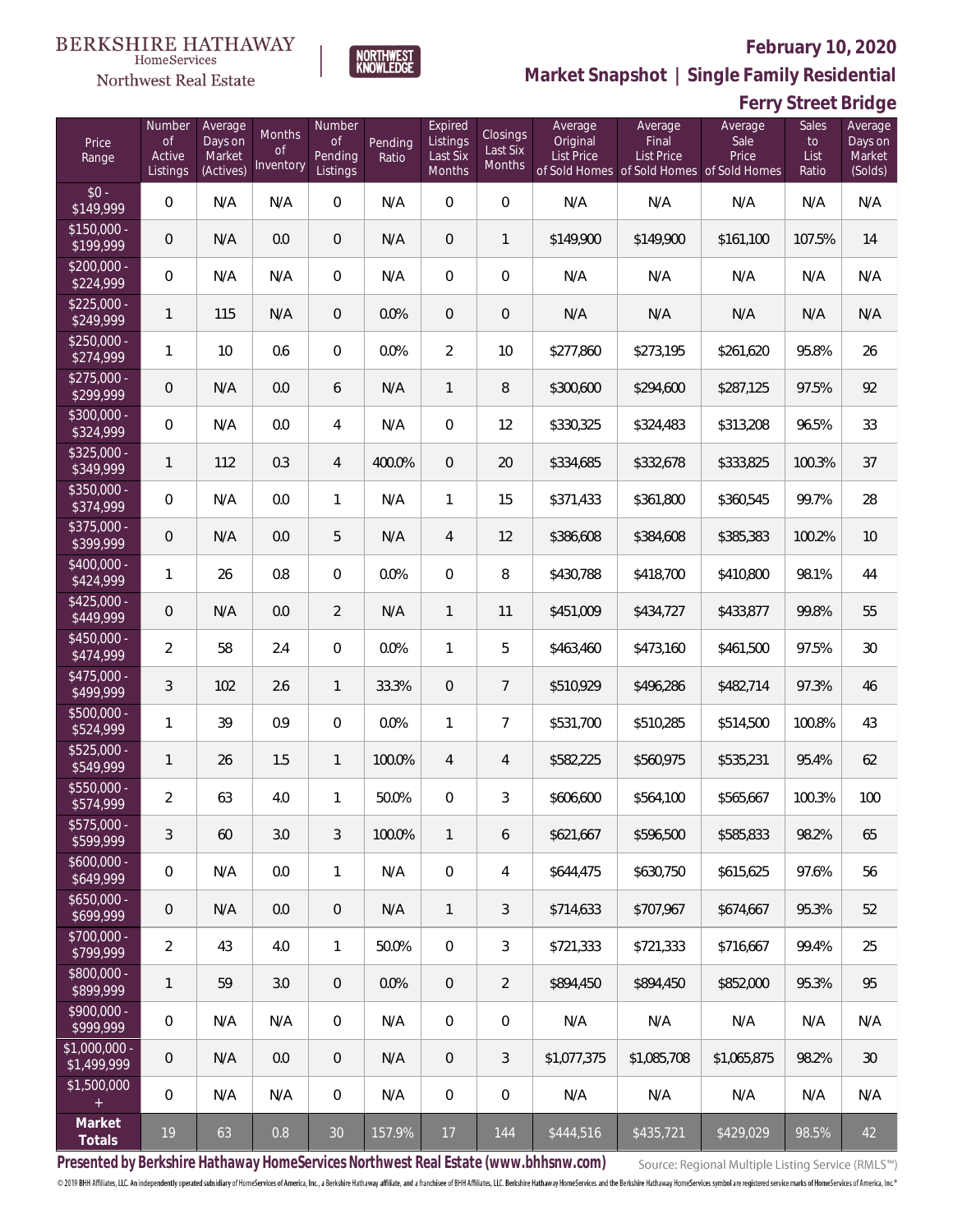



# **February 10, 2020**

**Market Snapshot | Single Family Residential**

**East Eugene**

| Price<br>Range                | Number<br><b>of</b><br>Active<br>Listings | Average<br>Days on<br>Market<br>(Actives) | Months<br>0f<br>Inventory | Number<br><b>of</b><br>Pending<br>Listings | Pending<br>Ratio | Expired<br>Listings<br>Last Six<br>Months | Closings<br>Last Six<br>Months | Average<br>Original<br>List Price | Average<br>Final<br>List Price<br>of Sold Homes of Sold Homes of Sold Homes | Average<br>Sale<br>Price | Sales<br>to<br>List<br>Ratio | Average<br>Days on<br>Market<br>(Solds) |
|-------------------------------|-------------------------------------------|-------------------------------------------|---------------------------|--------------------------------------------|------------------|-------------------------------------------|--------------------------------|-----------------------------------|-----------------------------------------------------------------------------|--------------------------|------------------------------|-----------------------------------------|
| $$0 -$<br>\$149,999           | $\overline{0}$                            | N/A                                       | 0.0                       | $\overline{0}$                             | N/A              | $\Omega$                                  | 3                              | \$90,000                          | \$90,000                                                                    | \$82,500                 | 91.7%                        | $\overline{2}$                          |
| $$150,000 -$<br>\$199,999     | $\overline{0}$                            | N/A                                       | 0.0                       | $\mathbf{1}$                               | N/A              | $\overline{0}$                            | $\overline{2}$                 | \$184,950                         | \$174,950                                                                   | \$170,500                | 97.5%                        | 50                                      |
| $$200,000 -$<br>\$224,999     | $\overline{0}$                            | N/A                                       | 0.0                       | $\mathbf{1}$                               | N/A              | $\Omega$                                  | 3                              | \$216,729                         | \$215,063                                                                   | \$215,563                | 100.2%                       | 10                                      |
| $$225,000 -$<br>\$249,999     | $\overline{0}$                            | N/A                                       | 0.0                       | $\overline{0}$                             | N/A              | $\overline{0}$                            | $\overline{4}$                 | \$257,225                         | \$257,225                                                                   | \$228,776                | 88.9%                        | 26                                      |
| $$250,000 -$<br>\$274,999     | $\overline{0}$                            | N/A                                       | 0.0                       | 2                                          | N/A              | $\Omega$                                  | 6                              | \$274,567                         | \$266,817                                                                   | \$261,333                | 97.9%                        | 31                                      |
| $$275,000 -$<br>\$299,999     | $\mathbf{1}$                              | 27                                        | 1.0                       | $\overline{2}$                             | 200.0%           | $\overline{2}$                            | 6                              | \$300,483                         | \$298,650                                                                   | \$285,373                | 95.6%                        | 76                                      |
| $$300,000 -$<br>\$324,999     | $\mathbf{1}$                              | 12                                        | 0.5                       | $\mathbf{1}$                               | 100.0%           | $\Omega$                                  | 13                             | \$325,031                         | \$317,731                                                                   | \$313,792                | 98.8%                        | 25                                      |
| $$325,000 -$<br>\$349,999     | $\overline{2}$                            | 75                                        | 1.2                       | $7\overline{ }$                            | 350.0%           | $\mathbf{1}$                              | 10                             | \$342,990                         | \$339,280                                                                   | \$340,373                | 100.3%                       | 23                                      |
| $$350,000 -$<br>\$374,999     | $\overline{0}$                            | N/A                                       | 0.0                       | $\overline{2}$                             | N/A              | $\mathbf{1}$                              | 16                             | \$386,556                         | \$368,300                                                                   | \$360,631                | 97.9%                        | 57                                      |
| $$375,000 -$<br>\$399,999     | $\overline{4}$                            | 35                                        | 1.5                       | $\mathbf{1}$                               | 25.0%            | $\mathbf{1}$                              | 16                             | \$400,908                         | \$392,208                                                                   | \$386,670                | 98.6%                        | 37                                      |
| $$400,000 -$<br>\$424,999     | 3                                         | 140                                       | 1.8                       | $\mathbf{0}$                               | 0.0%             | $\mathbf{1}$                              | 10                             | \$432,480                         | \$413,380                                                                   | \$410,397                | 99.3%                        | 42                                      |
| $$425,000 -$<br>\$449,999     | $\mathbf{1}$                              | 12                                        | 0.5                       | $\overline{4}$                             | 400.0%           | $\mathbf{1}$                              | 11                             | \$461,900                         | \$449,073                                                                   | \$435,345                | 96.9%                        | 65                                      |
| $$450,000 -$<br>\$474,999     | $\mathbf 0$                               | N/A                                       | 0.0                       | $\mathbf{1}$                               | N/A              | $\overline{0}$                            | $\overline{7}$                 | \$507,200                         | \$477,771                                                                   | \$465,886                | 97.5%                        | 54                                      |
| $$475,000 -$<br>\$499,999     | $\overline{3}$                            | 180                                       | 9.0                       | 6                                          | 200.0%           | $\mathbf{1}$                              | $\overline{2}$                 | \$559,000                         | \$494,000                                                                   | \$486,675                | 98.5%                        | 91                                      |
| $$500,000 -$<br>\$524,999     | $\mathbf{1}$                              | 34                                        | 1.2                       | $\overline{2}$                             | 200.0%           | $\Omega$                                  | 5                              | \$560,930                         | \$526,940                                                                   | \$512,292                | 97.2%                        | 78                                      |
| $$525,000 -$<br>\$549,999     | $\overline{0}$                            | N/A                                       | 0.0                       | $\overline{2}$                             | N/A              | $\mathfrak{Z}$                            | $\overline{4}$                 | \$573,700                         | \$543,725                                                                   | \$532,875                | 98.0%                        | 143                                     |
| \$550,000 -<br>\$574,999      | $\overline{a}$                            | 28                                        | 2.4                       | $\mathbf{1}$                               | 50.0%            | $\mathbf{1}$                              | 5                              | \$619,200                         | \$581,400                                                                   | \$558,600                | 96.1%                        | 72                                      |
| $$575,000 -$<br>\$599,999     | $\overline{2}$                            | 202                                       | N/A                       | $\theta$                                   | 0.0%             | $\mathbf{1}$                              | $\mathbf 0$                    | N/A                               | N/A                                                                         | N/A                      | N/A                          | N/A                                     |
| $$600,000 -$<br>\$649,999     | $\mathbf{1}$                              | 19                                        | 1.0                       | $\mathbf{1}$                               | 100.0%           | $\mathbf{1}$                              | 6                              | \$629,167                         | \$614,167                                                                   | \$620,683                | 101.1%                       | 23                                      |
| $$650,000 -$<br>\$699,999     | $\mathbf 0$                               | N/A                                       | 0.0                       | $\overline{0}$                             | N/A              | $\overline{2}$                            | 5                              | \$700,580                         | \$679,480                                                                   | \$679,500                | 100.0%                       | 45                                      |
| $$700,000 -$<br>\$799,999     | $\mathfrak{Z}$                            | 88                                        | 4.5                       | 0                                          | 0.0%             | $\overline{2}$                            | 4                              | \$783,250                         | \$783,250                                                                   | \$760,250                | 97.1%                        | 8                                       |
| \$800,000 -<br>\$899,999      | $\overline{2}$                            | 115                                       | 6.0                       | $\overline{0}$                             | 0.0%             | $\overline{0}$                            | $\overline{2}$                 | \$860,000                         | \$855,000                                                                   | \$837,500                | 98.0%                        | 35                                      |
| $$900,000 -$<br>\$999,999     | 0                                         | N/A                                       | N/A                       | 0                                          | N/A              | $\overline{2}$                            | $\mathbf 0$                    | N/A                               | N/A                                                                         | N/A                      | N/A                          | N/A                                     |
| $$1,000,000 -$<br>\$1,499,999 | $\mathfrak{Z}$                            | 18                                        | 4.5                       | $\overline{0}$                             | 0.0%             | $\overline{0}$                            | $\overline{4}$                 | \$1,327,500                       | \$1,256,250                                                                 | \$1,150,000              | 91.5%                        | 89                                      |
| \$1,500,000<br>$+$            | $\overline{0}$                            | N/A                                       | N/A                       | 0                                          | N/A              | $\boldsymbol{0}$                          | $\mathbf 0$                    | N/A                               | N/A                                                                         | N/A                      | N/A                          | N/A                                     |
| Market<br>Totals              | 29                                        | 81                                        | $1.2$                     | 34                                         | 117.2%           | 20                                        | 144                            | \$456,489                         | \$440,633                                                                   | \$430,009                | 97.6%                        | 47                                      |

**Presented by Berkshire Hathaway HomeServices Northwest Real Estate (www.bhhsnw.com)**

Source: Regional Multiple Listing Service (RMLS™)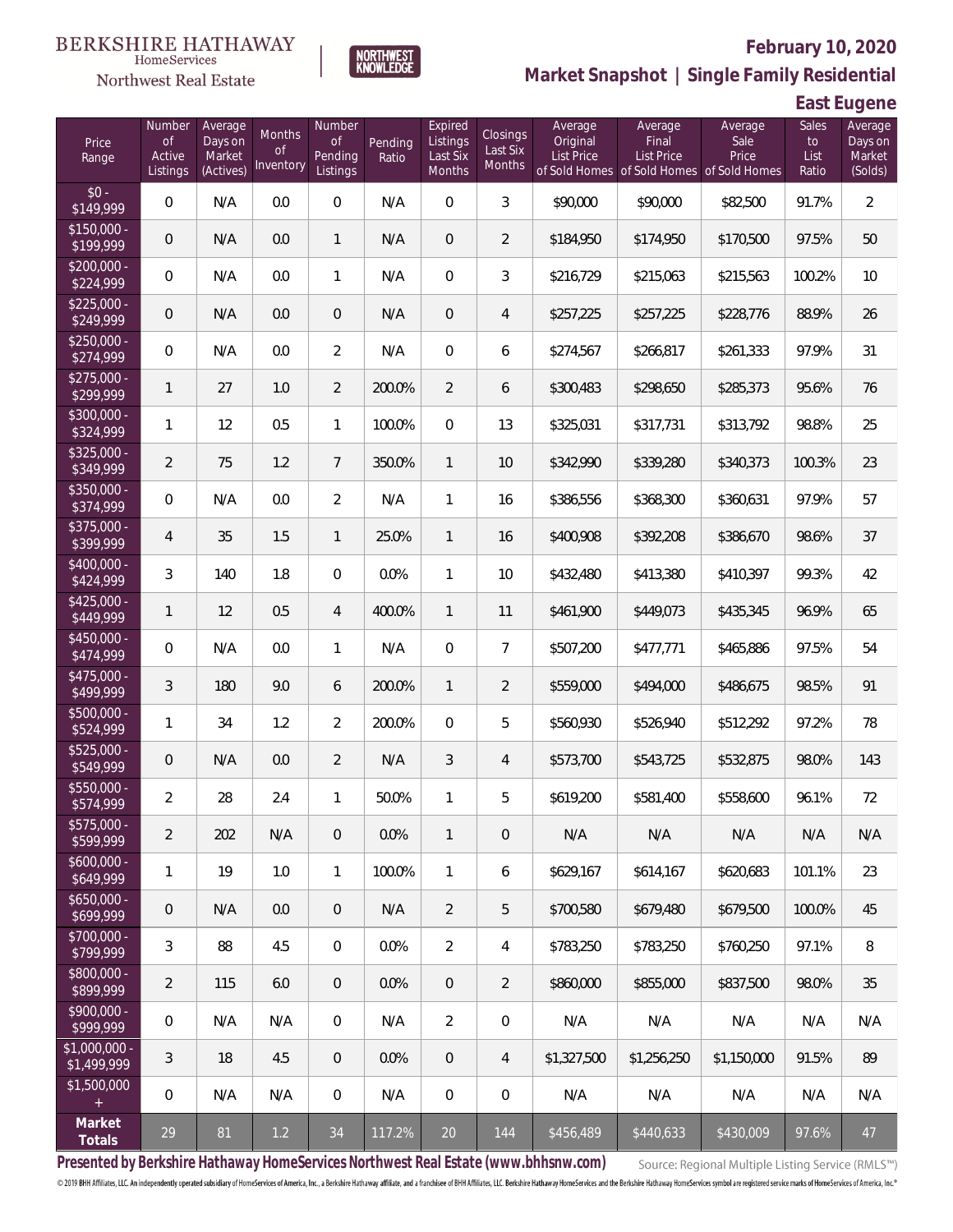**Southwest Eugene**



**Market Snapshot | Single Family Residential**

### HomeServices Northwest Real Estate

| Price<br>Range                | Number<br><b>of</b><br>Active<br>Listings | Average<br>Days on<br>Market<br>(Actives) | Months<br><b>of</b><br>Inventory | Number<br><b>of</b><br>Pending<br>Listings | Pending<br>Ratio | Expired<br>Listings<br>Last Six<br>Months | <b>Closings</b><br>Last Six<br>Months | Average<br>Original<br>List Price | Average<br>Final<br>List Price<br>of Sold Homes of Sold Homes of Sold Homes | Average<br>Sale<br>Price | <b>Sales</b><br>to<br>List<br>Ratio | Average<br>Days on<br>Market<br>(Solds) |
|-------------------------------|-------------------------------------------|-------------------------------------------|----------------------------------|--------------------------------------------|------------------|-------------------------------------------|---------------------------------------|-----------------------------------|-----------------------------------------------------------------------------|--------------------------|-------------------------------------|-----------------------------------------|
| $$0 -$<br>\$149,999           | 0                                         | N/A                                       | 0.0                              | $\overline{0}$                             | N/A              | $\overline{0}$                            | $\mathbf{1}$                          | \$50,000                          | \$50,000                                                                    | \$50,000                 | 100.0%                              | $\mathbf 0$                             |
| $$150,000 -$<br>\$199,999     | 0                                         | N/A                                       | 0.0                              | $\overline{0}$                             | N/A              | $\overline{0}$                            | $\overline{2}$                        | \$182,450                         | \$182,450                                                                   | \$172,500                | 94.5%                               | $\overline{4}$                          |
| $$200,000 -$<br>\$224,999     | 0                                         | N/A                                       | 0.0                              | $\overline{0}$                             | N/A              | $\overline{0}$                            | 6                                     | \$224,167                         | \$211,667                                                                   | \$213,228                | 100.7%                              | 55                                      |
| $$225,000 -$<br>\$249,999     | 0                                         | N/A                                       | 0.0                              | $\overline{0}$                             | N/A              | $\overline{2}$                            | 10                                    | \$248,015                         | \$241,120                                                                   | \$237,540                | 98.5%                               | 26                                      |
| $$250,000 -$<br>\$274,999     | 0                                         | N/A                                       | 0.0                              | $\overline{2}$                             | N/A              | $\mathbf{1}$                              | 13                                    | \$272,254                         | \$267,562                                                                   | \$263,784                | 98.6%                               | 32                                      |
| $$275,000 -$<br>\$299,999     | 0                                         | N/A                                       | 0.0                              | $\mathbf{1}$                               | N/A              | $\overline{0}$                            | 15                                    | \$300,287                         | \$290,387                                                                   | \$286,980                | 98.8%                               | 46                                      |
| $$300,000 -$<br>\$324,999     | 0                                         | N/A                                       | 0.0                              | 4                                          | N/A              | $\Omega$                                  | 17                                    | \$318,559                         | \$314,147                                                                   | \$314,712                | 100.2%                              | 22                                      |
| $$325,000 -$<br>\$349,999     | 1                                         | 101                                       | 0.2                              | 11                                         | 1,100.0%         | $\overline{2}$                            | 29                                    | \$341,823                         | \$338,334                                                                   | \$337,467                | 99.7%                               | 26                                      |
| $$350,000 -$<br>\$374,999     | 4                                         | 37                                        | 1.5                              | 4                                          | 100.0%           | $\overline{4}$                            | 16                                    | \$379,624                         | \$367,274                                                                   | \$360,894                | 98.3%                               | 35                                      |
| $$375,000 -$<br>\$399,999     | 4                                         | 26                                        | 0.9                              | 6                                          | 150.0%           | $\mathbf{1}$                              | 27                                    | \$393,215                         | \$388,867                                                                   | \$388,347                | 99.9%                               | 32                                      |
| $$400,000 -$<br>\$424,999     | $\overline{2}$                            | 73                                        | 0.7                              | $\overline{2}$                             | 100.0%           | $\overline{2}$                            | 18                                    | \$435,872                         | \$418,417                                                                   | \$410,778                | 98.2%                               | 47                                      |
| $$425,000 -$<br>\$449,999     | 3                                         | 75                                        | 1.1                              | 5                                          | 166.7%           | $\overline{2}$                            | 16                                    | \$453,863                         | \$435,369                                                                   | \$434,438                | 99.8%                               | 55                                      |
| $$450,000 -$<br>\$474,999     | 1                                         | 242                                       | 0.5                              | $\mathbf{1}$                               | 100.0%           | $\overline{0}$                            | 13                                    | \$457,112                         | \$456,658                                                                   | \$458,665                | 100.4%                              | 37                                      |
| \$475,000 -<br>\$499,999      | 5                                         | 23                                        | 4.3                              | 3                                          | 60.0%            | $\mathbf{1}$                              | $\overline{7}$                        | \$497,429                         | \$494,857                                                                   | \$487,500                | 98.5%                               | 33                                      |
| $$500,000 -$<br>\$524,999     | 0                                         | N/A                                       | 0.0                              | $\mathbf{1}$                               | N/A              | $\overline{2}$                            | 9                                     | \$529,100                         | \$514,106                                                                   | \$513,828                | 99.9%                               | 33                                      |
| $$525,000 -$<br>\$549,999     | 1                                         | 34                                        | 1.2                              | 4                                          | 400.0%           | $\overline{4}$                            | 5                                     | \$564,800                         | \$533,600                                                                   | \$532,200                | 99.7%                               | 78                                      |
| \$550,000 -<br>\$574,999      | 5                                         | 36                                        | 3.8                              | 3                                          | 60.0%            | 1                                         | 8                                     | \$593,438                         | \$571,813                                                                   | \$558,438                | 97.7%                               | 60                                      |
| \$575,000 -<br>\$599,999      | 1                                         | 29                                        | 0.8                              | $\mathbf{1}$                               | 100.0%           | $\mathbf{1}$                              | 8                                     | \$635,875                         | \$605,000                                                                   | \$585,563                | 96.8%                               | 64                                      |
| $$600,000 -$<br>\$649,999     | 3                                         | 139                                       | 2.3                              | 3                                          | 100.0%           | $\mathbf{1}$                              | 8                                     | \$639,463                         | \$631,961                                                                   | \$633,513                | 100.2%                              | 21                                      |
| $$650,000 -$<br>\$699,999     | 4                                         | 39                                        | 3.4                              | $\overline{0}$                             | 0.0%             | 3                                         | $\overline{7}$                        | \$700,714                         | \$678,857                                                                   | \$672.571                | 99.1%                               | 68                                      |
| \$700,000 -<br>\$799,999      | 2                                         | 67                                        | 4.0                              | $\mathfrak{Z}$                             | 150.0%           | $\overline{4}$                            | 3                                     | \$748,000                         | \$748,000                                                                   | \$743,000                | 99.3%                               | 12                                      |
| \$800,000 -<br>\$899,999      | $\overline{2}$                            | 136                                       | 6.0                              | $\overline{0}$                             | 0.0%             | $\mathbf{1}$                              | $\overline{2}$                        | \$872,500                         | \$872,500                                                                   | \$883,816                | 101.3%                              | $\overline{2}$                          |
| \$900,000 -<br>\$999,999      | 1                                         | 306                                       | N/A                              | $\boldsymbol{0}$                           | 0.0%             | 0                                         | $\boldsymbol{0}$                      | N/A                               | N/A                                                                         | N/A                      | N/A                                 | N/A                                     |
| $$1,000,000 -$<br>\$1,499,999 | 3                                         | 363                                       | 18.0                             | $\overline{0}$                             | 0.0%             | $\overline{2}$                            | $\mathbf{1}$                          | \$1,199,000                       | \$1,199,000                                                                 | \$1,155,000              | 96.3%                               | 59                                      |
| \$1,500,000<br>$+$            | 1                                         | 115                                       | N/A                              | $\mathbf{1}$                               | 100.0%           | $\mathbf{1}$                              | $\mathbf 0$                           | N/A                               | N/A                                                                         | N/A                      | N/A                                 | N/A                                     |
| Market<br>Totals              | 43                                        | 89                                        | 1.1                              | 55                                         | 127.9%           | 35                                        | 241                                   | \$421,012                         | \$411,043                                                                   | \$407,740                | 99.2%                               | 38                                      |

**Presented by Berkshire Hathaway HomeServices Northwest Real Estate (www.bhhsnw.com)**

Source: Regional Multiple Listing Service (RMLS™)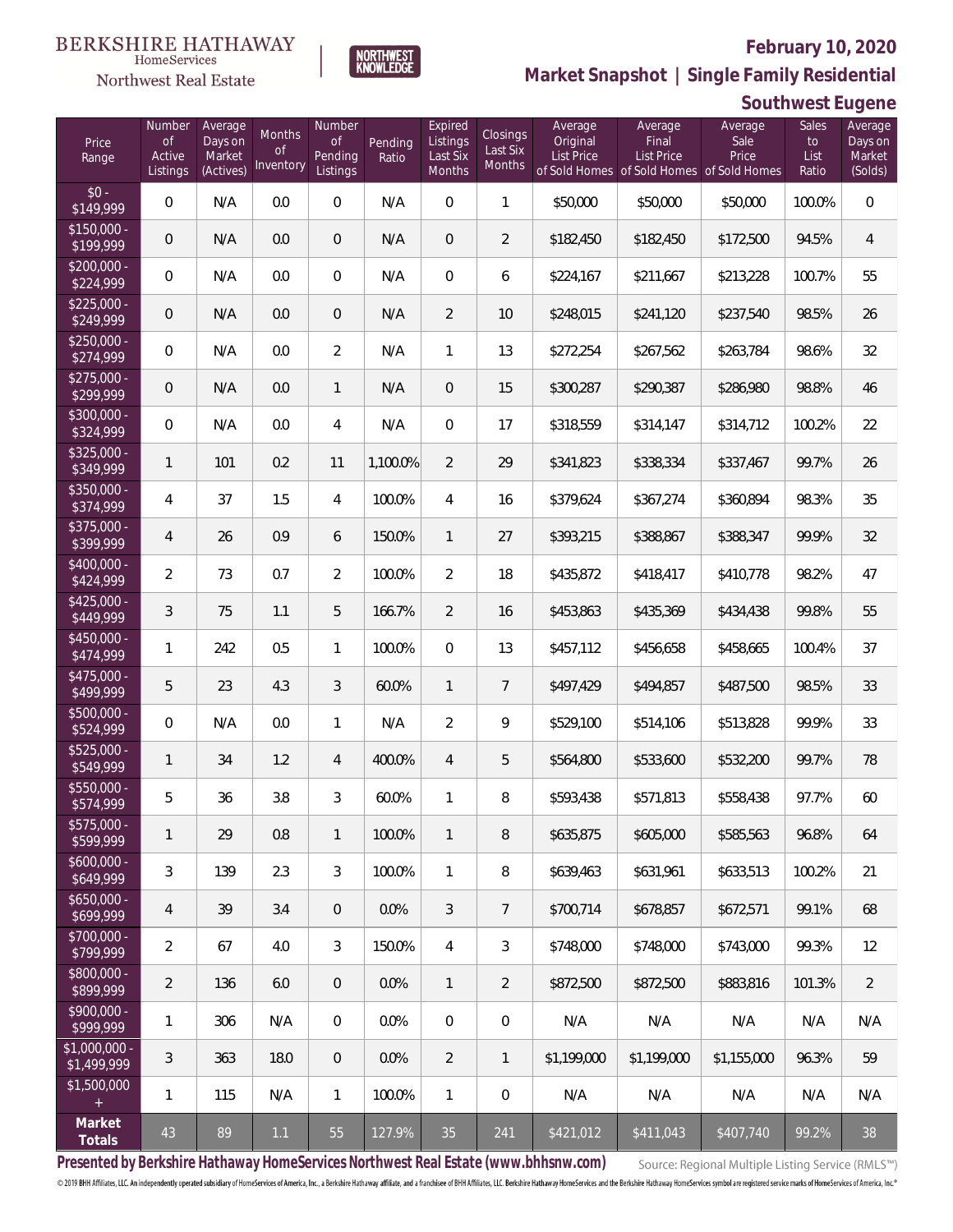

### **February 10, 2020**



**West Eugene**

| Price<br>Range                    | Number<br>of<br>Active<br>Listings | Average<br>Days on<br>Market<br>(Actives) | Months<br>Οf<br>Inventory | Number<br><b>of</b><br>Pending<br>Listings | Pending<br>Ratio | Expired<br>Listings<br>Last Six<br>Months | Closings<br>Last Six<br>Months | Average<br>Original<br><b>List Price</b> | Average<br>Final<br>List Price<br>of Sold Homes of Sold Homes | Average<br>Sale<br>Price<br>of Sold Homes | Sales<br>to<br>List<br>Ratio | Average<br>Days on<br>Market<br>(Solds) |
|-----------------------------------|------------------------------------|-------------------------------------------|---------------------------|--------------------------------------------|------------------|-------------------------------------------|--------------------------------|------------------------------------------|---------------------------------------------------------------|-------------------------------------------|------------------------------|-----------------------------------------|
| $$0 -$<br>\$149,999               | 1                                  | 376                                       | 3.0                       | $\Omega$                                   | 0.0%             | $\overline{0}$                            | $\overline{2}$                 | \$121,000                                | \$121,000                                                     | \$104,000                                 | 86.0%                        | 48                                      |
| $$150,000 -$<br>\$199,999         | 1                                  | 3                                         | 1.2                       | $\mathbf{1}$                               | 100.0%           | $\mathbf{1}$                              | 5                              | \$199,400                                | \$176,600                                                     | \$174,900                                 | 99.0%                        | 53                                      |
| $$200,000 -$<br>\$224,999         | $\overline{0}$                     | N/A                                       | 0.0                       | $\overline{0}$                             | N/A              | $\overline{0}$                            | $\overline{7}$                 | \$229,257                                | \$219,271                                                     | \$214,429                                 | 97.8%                        | 45                                      |
| $$225,000 -$<br>\$249,999         | 1                                  | 18                                        | 0.6                       | $\mathbf{1}$                               | 100.0%           | $\overline{0}$                            | 10                             | \$246,222                                | \$242,078                                                     | \$240.171                                 | 99.2%                        | 27                                      |
| $$250,000 -$<br>\$274,999         | 1                                  | 42                                        | 0.7                       | $\overline{2}$                             | 200.0%           | $\mathbf{1}$                              | 9                              | \$263,211                                | \$260,856                                                     | \$262,333                                 | 100.6%                       | 15                                      |
| $$275,000 -$<br>\$299,999         | $\overline{2}$                     | 58                                        | 1.3                       | $\overline{0}$                             | 0.0%             | $\overline{0}$                            | 9                              | \$283,178                                | \$279,300                                                     | \$283,489                                 | 101.5%                       | 31                                      |
| \$300,000 -<br>\$324,999          | $\overline{0}$                     | N/A                                       | 0.0                       | $\mathbf{1}$                               | N/A              | $\mathbf{1}$                              | 5                              | \$307,200                                | \$301,200                                                     | \$308,000                                 | 102.3%                       | 31                                      |
| $$325,000 -$<br>\$349,999         | 0                                  | N/A                                       | 0.0                       | $\overline{2}$                             | N/A              | $\overline{0}$                            | 6                              | \$340,483                                | \$328,650                                                     | \$328,750                                 | 100.0%                       | 29                                      |
| \$350,000 -<br>\$374,999          | $\overline{0}$                     | N/A                                       | 0.0                       | $\overline{0}$                             | N/A              | $\mathbf{1}$                              | 3                              | \$378,933                                | \$368,933                                                     | \$363,967                                 | 98.7%                        | 35                                      |
| \$375,000 -<br>\$399,999          | 1                                  | 10                                        | 3.0                       | $\overline{0}$                             | 0.0%             | $\overline{0}$                            | $\overline{2}$                 | \$437,450                                | \$375,000                                                     | \$375,455                                 | 100.1%                       | 42                                      |
| \$400,000 -<br>\$424,999          | 1                                  | 35                                        | 6.0                       | $\mathbf{1}$                               | 100.0%           | $\overline{0}$                            | $\mathbf{1}$                   | \$450,000                                | \$435,000                                                     | \$415,000                                 | 95.4%                        | 154                                     |
| $$425,000 -$<br>\$449,999         | 0                                  | N/A                                       | 0.0                       | $\mathbf{1}$                               | N/A              | $\overline{0}$                            | $\overline{2}$                 | \$436,500                                | \$436,500                                                     | \$440,000                                 | 100.8%                       | 14                                      |
| $$450,000 -$<br>\$474,999         | $\overline{0}$                     | N/A                                       | 0.0                       | $\overline{2}$                             | N/A              | $\overline{2}$                            | 3                              | \$479,967                                | \$469,967                                                     | \$466,633                                 | 99.3%                        | 59                                      |
| $$475,000 -$<br>$\sqrt{$499,999}$ | 0                                  | N/A                                       | 0.0                       | $\mathbf{1}$                               | N/A              | $\mathbf{1}$                              | 3                              | \$483,967                                | \$483,967                                                     | \$483,967                                 | 100.0%                       | 48                                      |
| $$500,000 -$<br>\$524,999         | $\overline{0}$                     | N/A                                       | N/A                       | $\overline{0}$                             | N/A              | 3                                         | $\mathbf 0$                    | N/A                                      | N/A                                                           | N/A                                       | N/A                          | N/A                                     |
| $$525,000 -$<br>\$549,999         | 0                                  | N/A                                       | 0.0                       | $\overline{0}$                             | N/A              | $\overline{0}$                            | $\mathbf{1}$                   | \$525,000                                | \$525,000                                                     | \$525,000                                 | 100.0%                       | 8                                       |
| \$550,000 -<br>\$574,999          | 0                                  | N/A                                       | N/A                       | 0                                          | N/A              | $\overline{0}$                            | $\mathbf 0$                    | N/A                                      | N/A                                                           | N/A                                       | N/A                          | N/A                                     |
| $$575,000 -$<br>\$599,999         | 1                                  | 200                                       | N/A                       | $\mathbf{1}$                               | 100.0%           | $\mathbf{1}$                              | $\mathbf 0$                    | N/A                                      | N/A                                                           | N/A                                       | N/A                          | N/A                                     |
| $$600,000 -$<br>\$649,999         | 1                                  | 59                                        | N/A                       | $\mathbf{1}$                               | 100.0%           | $\overline{0}$                            | 0                              | N/A                                      | N/A                                                           | N/A                                       | N/A                          | N/A                                     |
| $$650,000 -$<br>\$699,999         | $\overline{0}$                     | N/A                                       | N/A                       | $\overline{0}$                             | N/A              | $\overline{0}$                            | 0                              | N/A                                      | N/A                                                           | N/A                                       | N/A                          | N/A                                     |
| $$700,000 -$<br>\$799,999         | $\mathbf 0$                        | N/A                                       | 0.0                       | $\mathbf 0$                                | N/A              | $\boldsymbol{0}$                          | $\overline{2}$                 | \$782,500                                | \$782,500                                                     | \$740,000                                 | 94.6%                        | 17                                      |
| $$800,000 -$<br>\$899,999         | $\theta$                           | N/A                                       | N/A                       | $\overline{0}$                             | N/A              | $\overline{0}$                            | 0                              | N/A                                      | N/A                                                           | N/A                                       | N/A                          | N/A                                     |
| $$900,000 -$<br>\$999,999         | $\mathbf 0$                        | N/A                                       | N/A                       | $\mathbf 0$                                | N/A              | $\boldsymbol{0}$                          | 0                              | N/A                                      | N/A                                                           | N/A                                       | N/A                          | N/A                                     |
| $$1,000,000$ -<br>\$1,499,999     | $\overline{0}$                     | N/A                                       | N/A                       | $\overline{0}$                             | N/A              | $\overline{0}$                            | 0                              | N/A                                      | N/A                                                           | N/A                                       | N/A                          | N/A                                     |
| \$1,500,000<br>$\pm$              | $\mathbf 0$                        | N/A                                       | N/A                       | $\overline{0}$                             | N/A              | $\mathbf 0$                               | 0                              | N/A                                      | N/A                                                           | N/A                                       | N/A                          | N/A                                     |
| Market<br>Totals                  | 10 <sup>°</sup>                    | 86                                        | 0.9                       | 14                                         | 140.0%           | 11                                        | 70                             | \$315,985                                | \$307,665                                                     | \$305,782                                 | 99.4%                        | 35                                      |

**NORTHWEST**<br>KNOWLEDGE

**Presented by Berkshire Hathaway HomeServices Northwest Real Estate (www.bhhsnw.com)**

Source: Regional Multiple Listing Service (RMLS™)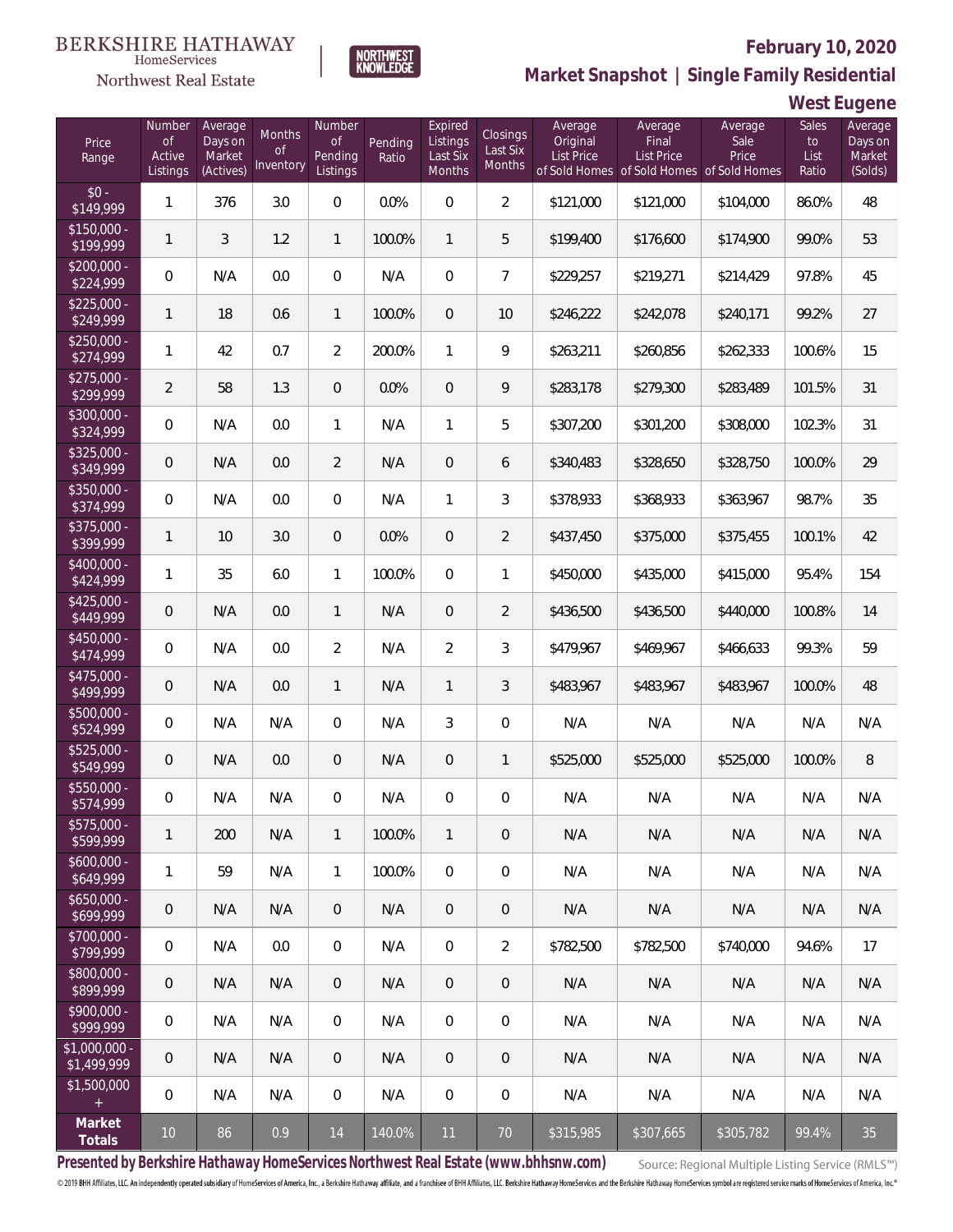#### **BERKSHIRE HATHAWAY**  $\label{lem:sevices} \textsc{Home} \textsc{Service} \textsc{s}$





### **February 10, 2020 Market Snapshot | Single Family Residential**

**Danebo**

| Price<br>Range                                  | Number<br><b>of</b><br>Active<br>Listings | Average<br>Days on<br>Market<br>(Actives) | Months<br><b>of</b><br>Inventory | Number<br><b>of</b><br>Pending<br>Listings | Pending<br>Ratio | Expired<br>Listings<br>Last Six<br>Months | Closings<br>Last Six<br>Months | Average<br>Original<br>List Price | Average<br>Final<br>List Price<br>of Sold Homes of Sold Homes of Sold Homes | Average<br>Sale<br>Price | Sales<br>to<br>List<br>Ratio | Average<br>Days on<br>Market<br>(Solds) |
|-------------------------------------------------|-------------------------------------------|-------------------------------------------|----------------------------------|--------------------------------------------|------------------|-------------------------------------------|--------------------------------|-----------------------------------|-----------------------------------------------------------------------------|--------------------------|------------------------------|-----------------------------------------|
| $$0 -$<br>$\sqrt{$149,999}$                     | 0                                         | N/A                                       | 0.0                              | $\overline{0}$                             | N/A              | $\overline{0}$                            | 3                              | \$128,167                         | \$126,633                                                                   | \$124,500                | 98.3%                        | 101                                     |
| $$150.000 -$<br>\$199,999                       | $\theta$                                  | N/A                                       | 0.0                              | 4                                          | N/A              | $\overline{2}$                            | 10                             | \$187,240                         | \$183,750                                                                   | \$180,780                | 98.4%                        | 35                                      |
| $$200,000 -$<br>\$224,999                       | $\overline{2}$                            | 9                                         | 1.2                              | 5                                          | 250.0%           | $\mathbf{0}$                              | 10                             | \$220,000                         | \$214,239                                                                   | \$211,941                | 98.9%                        | 43                                      |
| $$225,000 -$<br>\$249,999                       | $\overline{2}$                            | 70                                        | 0.3                              | 5                                          | 250.0%           | 1                                         | 44                             | \$239,255                         | \$236,686                                                                   | \$237,913                | 100.5%                       | 18                                      |
| $$250,000 -$<br>\$274,999                       | $\overline{2}$                            | 33                                        | 0.3                              | 4                                          | 200.0%           | 3                                         | 46                             | \$261,408                         | \$259,724                                                                   | \$260,989                | 100.5%                       | 20                                      |
| $$275,000 -$<br>\$299,999                       | $\overline{7}$                            | 85                                        | 0.9                              | 14                                         | 200.0%           | 3                                         | 47                             | \$288,083                         | \$285,738                                                                   | \$286,777                | 100.4%                       | 18                                      |
| $$300,000 -$<br>\$324,999                       | 3                                         | 71                                        | 0.8                              | $\overline{2}$                             | 66.7%            | $\mathbf{1}$                              | 24                             | \$312,908                         | \$309,487                                                                   | \$309,889                | 100.1%                       | 23                                      |
| $$325,000 -$<br>\$349,999                       | 3                                         | 23                                        | 1.2                              | $\overline{4}$                             | 133.3%           | $\overline{4}$                            | 15                             | \$341,967                         | \$336,767                                                                   | \$334.533                | 99.3%                        | 35                                      |
| $$350,000 -$<br>\$374,999                       | 4                                         | 20                                        | 1.7                              | 3                                          | 75.0%            | $\mathbf{1}$                              | 14                             | \$364,386                         | \$358,914                                                                   | \$360,814                | 100.5%                       | 26                                      |
| \$375,000 -<br>\$399,999                        | $\theta$                                  | N/A                                       | 0.0                              | 3                                          | N/A              | $\overline{0}$                            | $\overline{7}$                 | \$391,400                         | \$384,971                                                                   | \$388,000                | 100.8%                       | 19                                      |
| \$400,000 -<br>\$424,999                        | 1                                         | 174                                       | 6.0                              | $\overline{0}$                             | 0.0%             | $\overline{0}$                            | 1                              | \$410,000                         | \$410,000                                                                   | \$415,000                | 101.2%                       | $\overline{7}$                          |
| $$425,000 -$<br>\$449,999                       | $\overline{0}$                            | N/A                                       | 0.0                              | $\overline{0}$                             | N/A              | $\overline{0}$                            | 3                              | \$454,632                         | \$439,632                                                                   | \$435,632                | 99.1%                        | 31                                      |
| \$450,000 -<br>\$474,999                        | 0                                         | N/A                                       | N/A                              | $\overline{0}$                             | N/A              | $\overline{0}$                            | $\overline{0}$                 | N/A                               | N/A                                                                         | N/A                      | N/A                          | N/A                                     |
| \$475,000 -<br>\$499,999                        | $\mathbf 0$                               | N/A                                       | N/A                              | $\overline{0}$                             | N/A              | $\mathbf{1}$                              | $\overline{0}$                 | N/A                               | N/A                                                                         | N/A                      | N/A                          | N/A                                     |
| \$500,000 -<br>\$524,999                        | 0                                         | N/A                                       | N/A                              | $\overline{0}$                             | N/A              | $\overline{0}$                            | $\overline{0}$                 | N/A                               | N/A                                                                         | N/A                      | N/A                          | N/A                                     |
| \$525,000 -<br>\$549,999                        | $\overline{0}$                            | N/A                                       | N/A                              | $\overline{0}$                             | N/A              | $\overline{0}$                            | $\mathbf 0$                    | N/A                               | N/A                                                                         | N/A                      | N/A                          | N/A                                     |
| \$550,000 -<br>\$574,999                        | $\boldsymbol{0}$                          | N/A                                       | N/A                              | 0                                          | N/A              | $\overline{0}$                            | $\mathbf 0$                    | N/A                               | N/A                                                                         | N/A                      | N/A                          | N/A                                     |
| $$575,000 -$<br>\$599,999                       | $\theta$                                  | N/A                                       | N/A                              | $\theta$                                   | N/A              | $\theta$                                  | $\overline{0}$                 | N/A                               | N/A                                                                         | N/A                      | N/A                          | N/A                                     |
| $$600,000 -$<br>\$649,999                       | 0                                         | N/A                                       | N/A                              | $\overline{0}$                             | N/A              | $\overline{0}$                            | 0                              | N/A                               | N/A                                                                         | N/A                      | N/A                          | N/A                                     |
| $$650,000 -$<br>\$699,999                       | $\mathbf 0$                               | N/A                                       | N/A                              | $\overline{0}$                             | N/A              | $\overline{0}$                            | $\overline{0}$                 | N/A                               | N/A                                                                         | N/A                      | N/A                          | N/A                                     |
| \$700,000 -<br>\$799,999                        | 0                                         | N/A                                       | N/A                              | $\mathbf 0$                                | N/A              | $\mathbf 0$                               | 0                              | N/A                               | N/A                                                                         | N/A                      | N/A                          | N/A                                     |
| \$800,000 -<br>\$899,999                        | $\mathbf 0$                               | N/A                                       | N/A                              | $\overline{0}$                             | N/A              | $\overline{0}$                            | $\mathbf 0$                    | N/A                               | N/A                                                                         | N/A                      | N/A                          | N/A                                     |
| \$900,000 -<br>\$999,999                        | 0                                         | N/A                                       | N/A                              | $\overline{0}$                             | N/A              | $\overline{0}$                            | 0                              | N/A                               | N/A                                                                         | N/A                      | N/A                          | N/A                                     |
| \$1,000,000 -<br>\$1,499,999                    | $\theta$                                  | N/A                                       | N/A                              | $\overline{0}$                             | N/A              | $\overline{0}$                            | $\theta$                       | N/A                               | N/A                                                                         | N/A                      | N/A                          | N/A                                     |
| \$1,500,000<br>$\begin{array}{c} + \end{array}$ | 0                                         | N/A                                       | N/A                              | $\overline{0}$                             | N/A              | $\mathbf 0$                               | $\mathbf 0$                    | N/A                               | N/A                                                                         | N/A                      | N/A                          | N/A                                     |
| Market<br>Totals                                | 24                                        | 56                                        | 0.6                              | $44\,$                                     | 183.3%           | 16                                        | 224                            | \$280,371                         | \$277,137                                                                   | \$277,667                | 100.2%                       | 24                                      |

**Presented by Berkshire Hathaway HomeServices Northwest Real Estate (www.bhhsnw.com)**

Source: Regional Multiple Listing Service (RMLS™)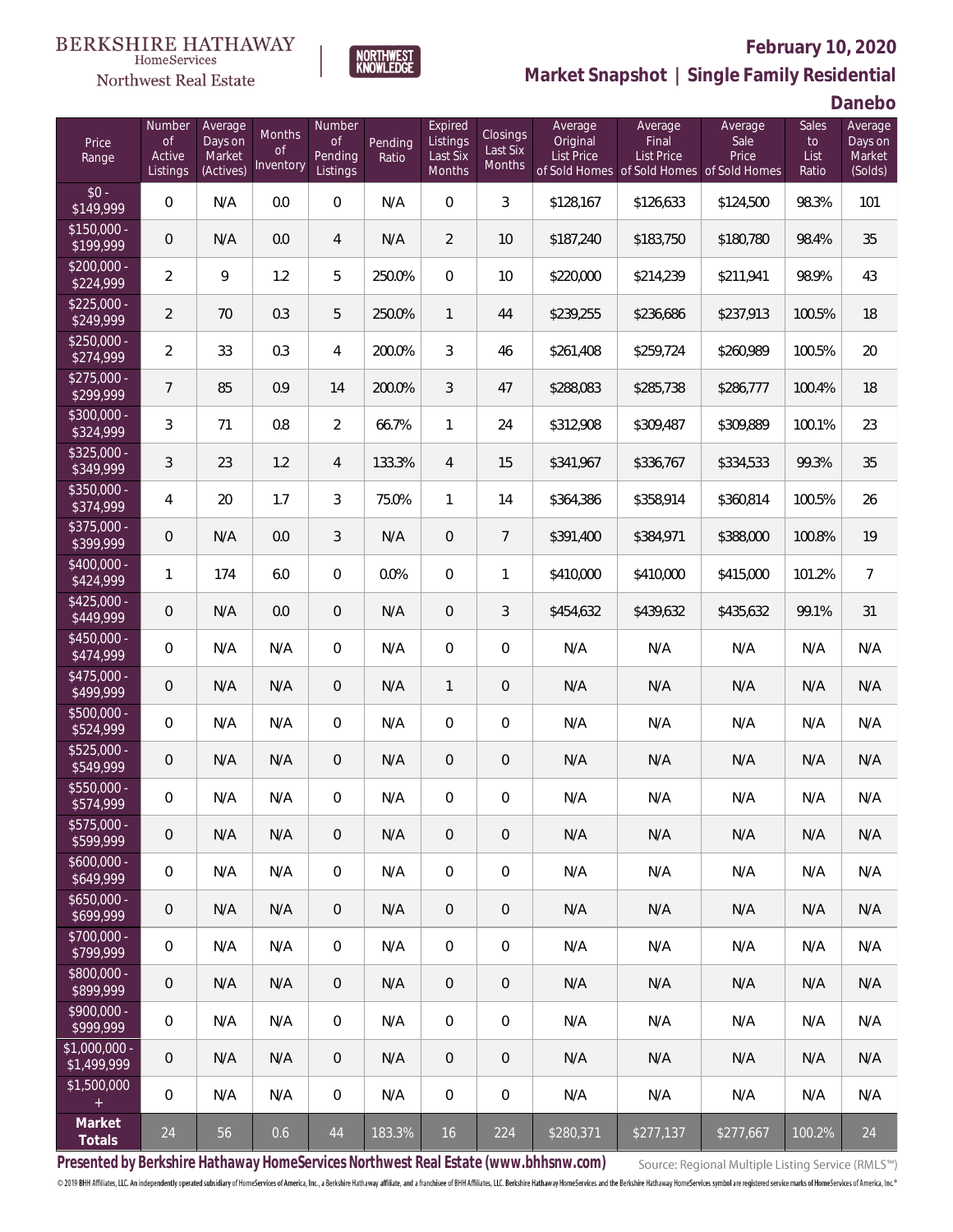### Northwest Real Estate



# **February 10, 2020**

**Market Snapshot | Single Family Residential**

**River Road**

| Price<br>Range                | Number<br><b>of</b><br>Active<br>Listings | Average<br>Days on<br>Market<br>(Actives) | <b>Months</b><br><b>of</b><br>Inventory | Number<br><b>of</b><br>Pending<br>Listings | Pending<br>Ratio | Expired<br>Listings<br>Last Six<br>Months | Closings<br>Last Six<br>Months | Average<br>Original<br><b>List Price</b><br>of Sold Homes | Average<br>Final<br><b>List Price</b><br>of Sold Homes of Sold Homes | Average<br>Sale<br>Price | Sales<br>to<br>List<br>Ratio | Average<br>Days on<br>Market<br>(Solds) |
|-------------------------------|-------------------------------------------|-------------------------------------------|-----------------------------------------|--------------------------------------------|------------------|-------------------------------------------|--------------------------------|-----------------------------------------------------------|----------------------------------------------------------------------|--------------------------|------------------------------|-----------------------------------------|
| $$0 -$<br>\$149,999           | 1                                         | 150                                       | 6.0                                     | $\overline{0}$                             | 0.0%             | $\mathbf{1}$                              | $\mathbf{1}$                   | \$145,000                                                 | \$125,000                                                            | \$135,000                | 108.0%                       | 224                                     |
| $$150,000 -$<br>\$199,999     | 0                                         | N/A                                       | 0.0                                     | $\overline{0}$                             | N/A              | $\overline{0}$                            | $7\overline{ }$                | \$187,771                                                 | \$178,114                                                            | \$174,286                | 97.9%                        | 38                                      |
| $$200,000 -$<br>\$224,999     | 1                                         | 3                                         | 1.5                                     | $\overline{2}$                             | 200.0%           | $\overline{0}$                            | 4                              | \$230,975                                                 | \$217,225                                                            | \$214,250                | 98.6%                        | 19                                      |
| $$225,000 -$<br>\$249,999     | 0                                         | N/A                                       | 0.0                                     | $\overline{2}$                             | N/A              | $\mathbf{1}$                              | 14                             | \$238,036                                                 | \$235,179                                                            | \$234,648                | 99.8%                        | 20                                      |
| $$250,000 -$<br>\$274,999     | 1                                         | 12                                        | 0.4                                     | $\overline{2}$                             | 200.0%           | $\mathbf{1}$                              | 14                             | \$267,243                                                 | \$259,386                                                            | \$260,568                | 100.5%                       | 16                                      |
| $$275,000 -$<br>\$299,999     | 3                                         | $\overline{7}$                            | 0.9                                     | $\overline{2}$                             | 66.7%            | $\overline{0}$                            | 21                             | \$292,014                                                 | \$287,824                                                            | \$286,610                | 99.6%                        | 28                                      |
| $$300,000 -$<br>\$324,999     | 0                                         | N/A                                       | 0.0                                     | $\overline{2}$                             | N/A              | $\mathbf{1}$                              | 15                             | \$313,440                                                 | \$309,087                                                            | \$309,763                | 100.2%                       | 19                                      |
| $$325,000 -$<br>\$349,999     | 0                                         | N/A                                       | 0.0                                     | $\overline{2}$                             | N/A              | $\overline{0}$                            | 6                              | \$335,300                                                 | \$330,467                                                            | \$331,650                | 100.4%                       | 28                                      |
| $$350,000 -$<br>\$374,999     | 0                                         | N/A                                       | 0.0                                     | $\overline{2}$                             | N/A              | $\overline{0}$                            | 1                              | \$395,000                                                 | \$375,000                                                            | \$370,000                | 98.7%                        | 124                                     |
| $$375,000 -$<br>\$399,999     | 1                                         | 3                                         | 1.5                                     | $\mathbf{1}$                               | 100.0%           | $\overline{2}$                            | $\overline{4}$                 | \$397,450                                                 | \$388,950                                                            | \$385,225                | 99.0%                        | 39                                      |
| \$400,000 -<br>\$424,999      | 0                                         | N/A                                       | 0.0                                     | $\overline{0}$                             | N/A              | $\overline{0}$                            | $\overline{2}$                 | \$412,500                                                 | \$412,500                                                            | \$411,500                | 99.8%                        | 6                                       |
| $$425,000 -$<br>\$449,999     | 0                                         | N/A                                       | 0.0                                     | $\overline{0}$                             | N/A              | $\overline{0}$                            | $\overline{2}$                 | \$425,000                                                 | \$425,000                                                            | \$425,000                | 100.0%                       | 55                                      |
| $$450,000 -$<br>\$474,999     | 0                                         | N/A                                       | 0.0                                     | $\overline{0}$                             | N/A              | $\overline{0}$                            | 1                              | \$440,000                                                 | \$440,000                                                            | \$452,000                | 102.7%                       | 6                                       |
| \$475,000 -<br>\$499,999      | 0                                         | N/A                                       | N/A                                     | $\mathbf{1}$                               | N/A              | $\overline{0}$                            | $\theta$                       | N/A                                                       | N/A                                                                  | N/A                      | N/A                          | N/A                                     |
| \$500,000 -<br>\$524,999      | 0                                         | N/A                                       | 0.0                                     | $\overline{0}$                             | N/A              | $\overline{0}$                            | 1                              | \$500,000                                                 | \$500,000                                                            | \$500,000                | 100.0%                       | 13                                      |
| $$525,000 -$<br>\$549,999     | 1                                         | 87                                        | N/A                                     | $\overline{0}$                             | 0.0%             | $\overline{0}$                            | $\theta$                       | N/A                                                       | N/A                                                                  | N/A                      | N/A                          | N/A                                     |
| \$550,000 -<br>\$574,999      | 0                                         | N/A                                       | N/A                                     | $\mathbf{0}$                               | N/A              | 0                                         | $\mathbf 0$                    | N/A                                                       | N/A                                                                  | N/A                      | N/A                          | N/A                                     |
| $$575,000 -$<br>\$599,999     | 0                                         | N/A                                       | N/A                                     | $\theta$                                   | N/A              | 0                                         | $\theta$                       | N/A                                                       | N/A                                                                  | N/A                      | N/A                          | N/A                                     |
| $$600,000 -$<br>\$649,999     | 0                                         | N/A                                       | N/A                                     | $\mathbf 0$                                | N/A              | $\mathbf 0$                               | $\mathbf 0$                    | N/A                                                       | N/A                                                                  | N/A                      | N/A                          | N/A                                     |
| $$650,000 -$<br>\$699,999     | 0                                         | N/A                                       | N/A                                     | $\overline{0}$                             | N/A              | $\sqrt{0}$                                | $\sqrt{2}$                     | N/A                                                       | N/A                                                                  | N/A                      | N/A                          | N/A                                     |
| \$700,000 -<br>\$799,999      | 0                                         | N/A                                       | N/A                                     | $\mathbf 0$                                | N/A              | $\mathbf 0$                               | $\mathbf 0$                    | N/A                                                       | N/A                                                                  | N/A                      | N/A                          | N/A                                     |
| \$800,000 -<br>\$899,999      | 0                                         | N/A                                       | N/A                                     | $\overline{0}$                             | N/A              | $\sqrt{0}$                                | $\sqrt{2}$                     | N/A                                                       | N/A                                                                  | N/A                      | N/A                          | N/A                                     |
| $$900,000 -$<br>\$999,999     | 0                                         | N/A                                       | N/A                                     | $\mathbf 0$                                | N/A              | $\mathbf 0$                               | $\mathbf 0$                    | N/A                                                       | N/A                                                                  | N/A                      | N/A                          | N/A                                     |
| $$1,000,000 -$<br>\$1,499,999 | 0                                         | N/A                                       | N/A                                     | $\overline{0}$                             | N/A              | $\sqrt{0}$                                | $\overline{0}$                 | N/A                                                       | N/A                                                                  | N/A                      | N/A                          | N/A                                     |
| \$1,500,000<br>$\pm$          | 0                                         | N/A                                       | N/A                                     | $\overline{0}$                             | N/A              | $\mathbf 0$                               | $\overline{0}$                 | N/A                                                       | N/A                                                                  | N/A                      | N/A                          | N/A                                     |
| Market<br>Totals              | 8                                         | 34                                        | 0.5                                     | 16                                         | 200.0%           | $6\overline{6}$                           | 93                             | \$289,276                                                 | \$283,589                                                            | \$283,183                | 99.9%                        | 27                                      |

**Presented by Berkshire Hathaway HomeServices Northwest Real Estate (www.bhhsnw.com)**

Source: Regional Multiple Listing Service (RMLS™)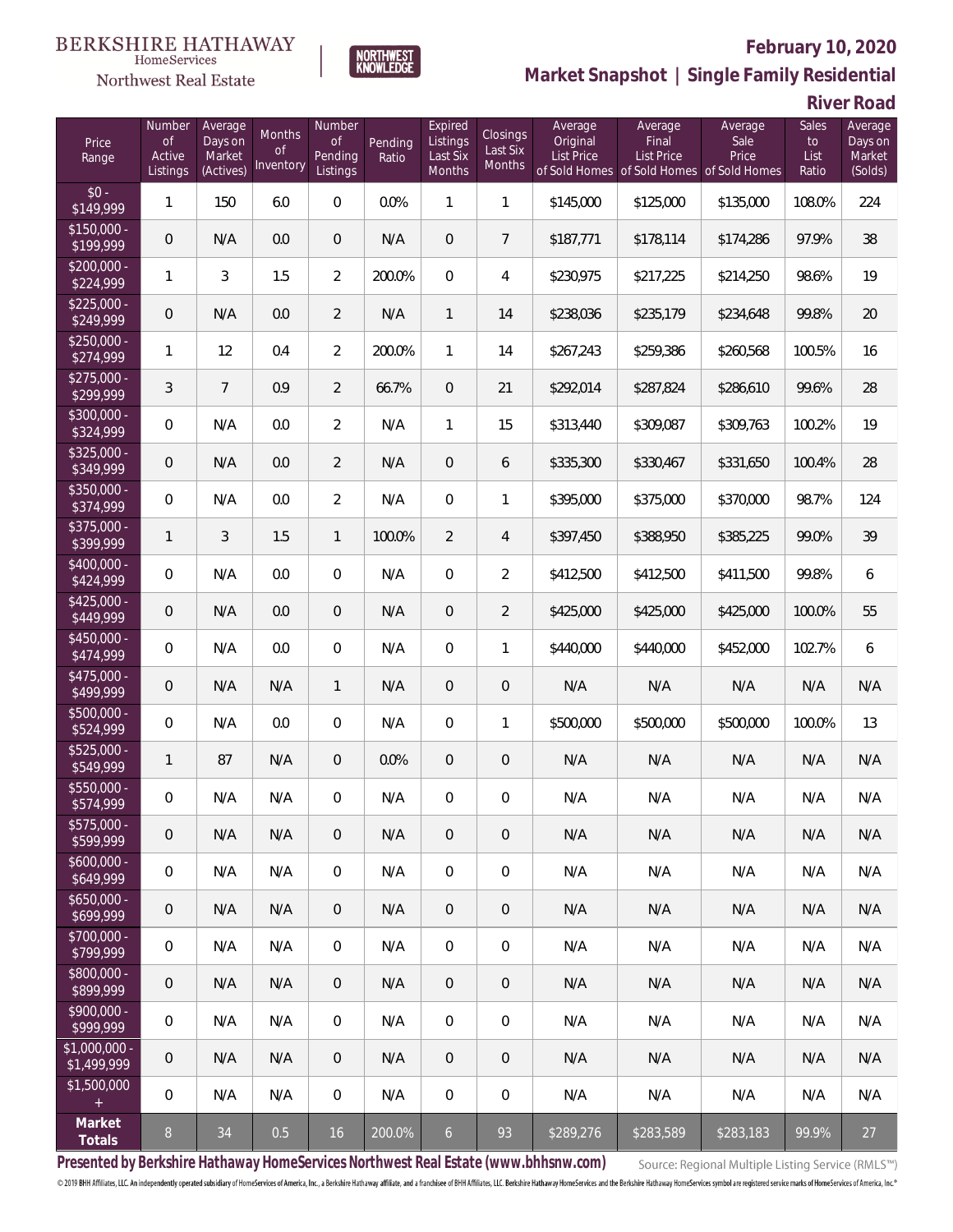### Northwest Real Estate

### **February 10, 2020**



**Market Snapshot | Single Family Residential**

**Santa Clara**

| Price<br>Range                | Number<br><b>of</b><br>Active<br>Listings | Average<br>Days on<br>Market<br>(Actives) | Months<br>Οf<br>Inventory | Number<br><b>of</b><br>Pending<br>Listings | Pending<br>Ratio | Expired<br>Listings<br>Last Six<br>Months | Closings<br>Last Six<br>Months | Average<br>Original<br><b>List Price</b> | Average<br>Final<br><b>List Price</b><br>of Sold Homes of Sold Homes of Sold Homes | Average<br>Sale<br>Price | Sales<br>to<br>List<br>Ratio | Average<br>Days on<br>Market<br>(Solds) |
|-------------------------------|-------------------------------------------|-------------------------------------------|---------------------------|--------------------------------------------|------------------|-------------------------------------------|--------------------------------|------------------------------------------|------------------------------------------------------------------------------------|--------------------------|------------------------------|-----------------------------------------|
| $$0 -$<br>\$149,999           | $\overline{0}$                            | N/A                                       | N/A                       | $\Omega$                                   | N/A              | $\Omega$                                  | $\overline{0}$                 | N/A                                      | N/A                                                                                | N/A                      | N/A                          | N/A                                     |
| $$150,000 -$<br>\$199,999     | $\overline{0}$                            | N/A                                       | 0.0                       | $\overline{0}$                             | N/A              | 3                                         | 3                              | \$171,600                                | \$171,600                                                                          | \$181,054                | 105.5%                       | 5                                       |
| $$200,000 -$<br>\$224,999     | $\overline{0}$                            | N/A                                       | 0.0                       | $\mathbf{1}$                               | N/A              | $\mathbf{1}$                              | $\mathbf{1}$                   | \$230,000                                | \$230,000                                                                          | \$215,000                | 93.5%                        | $\, 8$                                  |
| $$225,000 -$<br>\$249,999     | $\overline{0}$                            | N/A                                       | 0.0                       | $\overline{2}$                             | N/A              | $\Omega$                                  | 9                              | \$244,539                                | \$237,867                                                                          | \$239,289                | 100.6%                       | 14                                      |
| $$250,000 -$<br>\$274,999     | $\mathbf{1}$                              | 154                                       | 0.3                       | 2                                          | 200.0%           | $\Omega$                                  | 23                             | \$268,939                                | \$266,774                                                                          | \$265,030                | 99.3%                        | 24                                      |
| $$275,000 -$<br>\$299,999     | $\mathbf{1}$                              | 3                                         | 0.2                       | 3                                          | 300.0%           | $\overline{2}$                            | 27                             | \$294,622                                | \$288,604                                                                          | \$286,774                | 99.4%                        | 42                                      |
| $$300,000 -$<br>\$324,999     | $\overline{2}$                            | 122                                       | 0.9                       | 4                                          | 200.0%           | $\mathbf{1}$                              | 14                             | \$315,900                                | \$306,643                                                                          | \$309,100                | 100.8%                       | 36                                      |
| $$325,000 -$<br>\$349,999     | $\mathbf{1}$                              | 41                                        | 0.2                       | 5                                          | 500.0%           | $\mathbf{1}$                              | 26                             | \$335,123                                | \$333,042                                                                          | \$333,569                | 100.2%                       | 15                                      |
| $$350,000 -$<br>\$374,999     | $\mathbf{1}$                              | 26                                        | 0.3                       | $\overline{4}$                             | 400.0%           | $\Omega$                                  | 24                             | \$374,955                                | \$367,276                                                                          | \$362,820                | 98.8%                        | 36                                      |
| $$375,000 -$<br>\$399,999     | 3                                         | 13                                        | 1.1                       | 6                                          | 200.0%           | $\overline{0}$                            | 17                             | \$406,098                                | \$393,598                                                                          | \$390,051                | 99.1%                        | 40                                      |
| \$400,000 -<br>\$424,999      | 3                                         | 50                                        | 1.8                       | $\overline{2}$                             | 66.7%            | $\overline{2}$                            | 10                             | \$413,003                                | \$406,703                                                                          | \$405,423                | 99.7%                        | 29                                      |
| $$425,000 -$<br>\$449,999     | $\overline{2}$                            | 77                                        | 1.5                       | $\overline{2}$                             | 100.0%           | $\mathbf{1}$                              | 8                              | \$445,686                                | \$436,186                                                                          | \$436,926                | 100.2%                       | 68                                      |
| $$450,000 -$<br>\$474,999     | 0                                         | N/A                                       | 0.0                       | 3                                          | N/A              | 1                                         | 5                              | \$475,388                                | \$462,288                                                                          | \$461,888                | 99.9%                        | 45                                      |
| $$475,000 -$<br>\$499,999     | $\mathbf 0$                               | N/A                                       | 0.0                       | $\mathbf{1}$                               | N/A              | $\mathbf{1}$                              | $\overline{7}$                 | \$492,766                                | \$489,780                                                                          | \$489,780                | 100.0%                       | 6                                       |
| $$500,000 -$<br>\$524,999     | 0                                         | N/A                                       | 0.0                       | $\overline{0}$                             | N/A              | $\overline{0}$                            | $\overline{4}$                 | \$515,933                                | \$510,933                                                                          | \$509,183                | 99.7%                        | $\mathsf{Q}$                            |
| $$525,000 -$<br>\$549,999     | 0                                         | N/A                                       | N/A                       | $\overline{0}$                             | N/A              | $\mathbf{1}$                              | $\mathbf 0$                    | N/A                                      | N/A                                                                                | N/A                      | N/A                          | N/A                                     |
| \$550,000 -<br>\$574,999      | 0                                         | N/A                                       | 0.0                       | $\mathbf{0}$                               | N/A              | $\overline{0}$                            | $\mathbf{1}$                   | \$599,900                                | \$575,000                                                                          | \$552,500                | 96.1%                        | 100                                     |
| $$575,000 -$<br>\$599,999     | $\mathbf 0$                               | N/A                                       | N/A                       | $\mathbf 0$                                | N/A              | $\overline{2}$                            | $\mathbf 0$                    | N/A                                      | N/A                                                                                | N/A                      | N/A                          | N/A                                     |
| $$600,000 -$<br>\$649,999     | $\boldsymbol{0}$                          | N/A                                       | N/A                       | $\mathbf 0$                                | N/A              | 0                                         | $\mathbf 0$                    | N/A                                      | N/A                                                                                | N/A                      | N/A                          | N/A                                     |
| $$650,000 -$<br>\$699,999     | $\mathbf 0$                               | N/A                                       | N/A                       | $\overline{0}$                             | N/A              | $\overline{0}$                            | $\mathbf 0$                    | N/A                                      | N/A                                                                                | N/A                      | N/A                          | N/A                                     |
| $$700,000 -$<br>\$799,999     | 0                                         | N/A                                       | N/A                       | $\mathbf 0$                                | N/A              | 0                                         | $\mathbf 0$                    | N/A                                      | N/A                                                                                | N/A                      | N/A                          | N/A                                     |
| \$800,000 -<br>\$899,999      | $\mathbf 0$                               | N/A                                       | N/A                       | $\mathbf 0$                                | N/A              | $\overline{0}$                            | $\mathbf 0$                    | N/A                                      | N/A                                                                                | N/A                      | N/A                          | N/A                                     |
| $$900,000 -$<br>\$999,999     | 0                                         | N/A                                       | N/A                       | $\mathbf 0$                                | N/A              | $\mathbf 0$                               | $\mathbf 0$                    | N/A                                      | N/A                                                                                | N/A                      | N/A                          | N/A                                     |
| $$1,000,000 -$<br>\$1,499,999 | 0                                         | N/A                                       | N/A                       | $\mathbf 0$                                | N/A              | $\overline{0}$                            | $\mathbf 0$                    | N/A                                      | N/A                                                                                | N/A                      | N/A                          | N/A                                     |
| \$1,500,000<br>$+$ $\,$       | 0                                         | N/A                                       | N/A                       | $\mathbf 0$                                | N/A              | $\mathbf 0$                               | $\mathbf 0$                    | N/A                                      | N/A                                                                                | N/A                      | N/A                          | N/A                                     |
| Market<br>Totals              | 14                                        | 58                                        | 0.5                       | 35                                         | 250.0%           | 16                                        | 179                            | \$348,100                                | \$341,825                                                                          | \$340,592                | 99.6%                        | 31                                      |

**Presented by Berkshire Hathaway HomeServices Northwest Real Estate (www.bhhsnw.com)**

Source: Regional Multiple Listing Service (RMLS™)